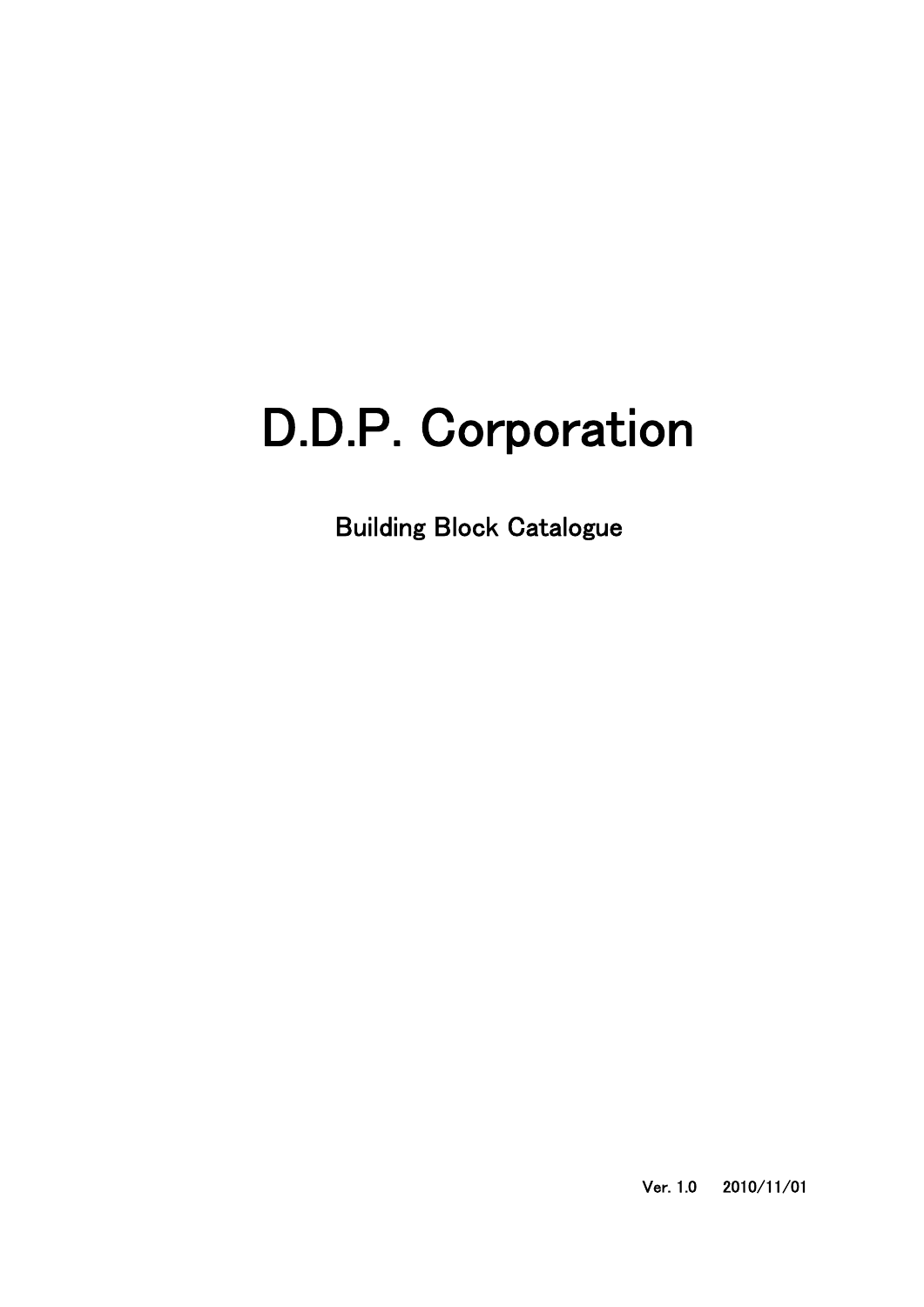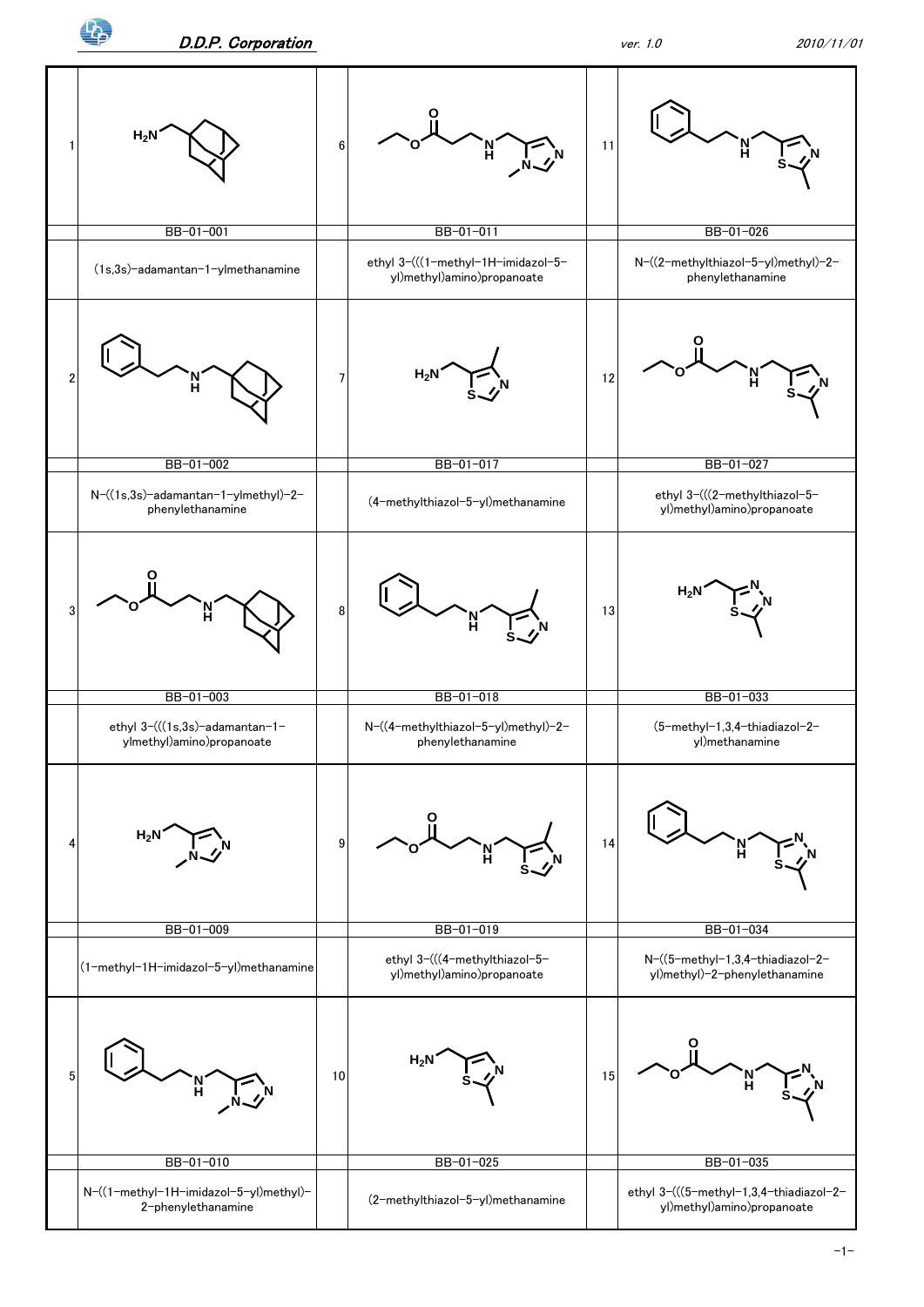

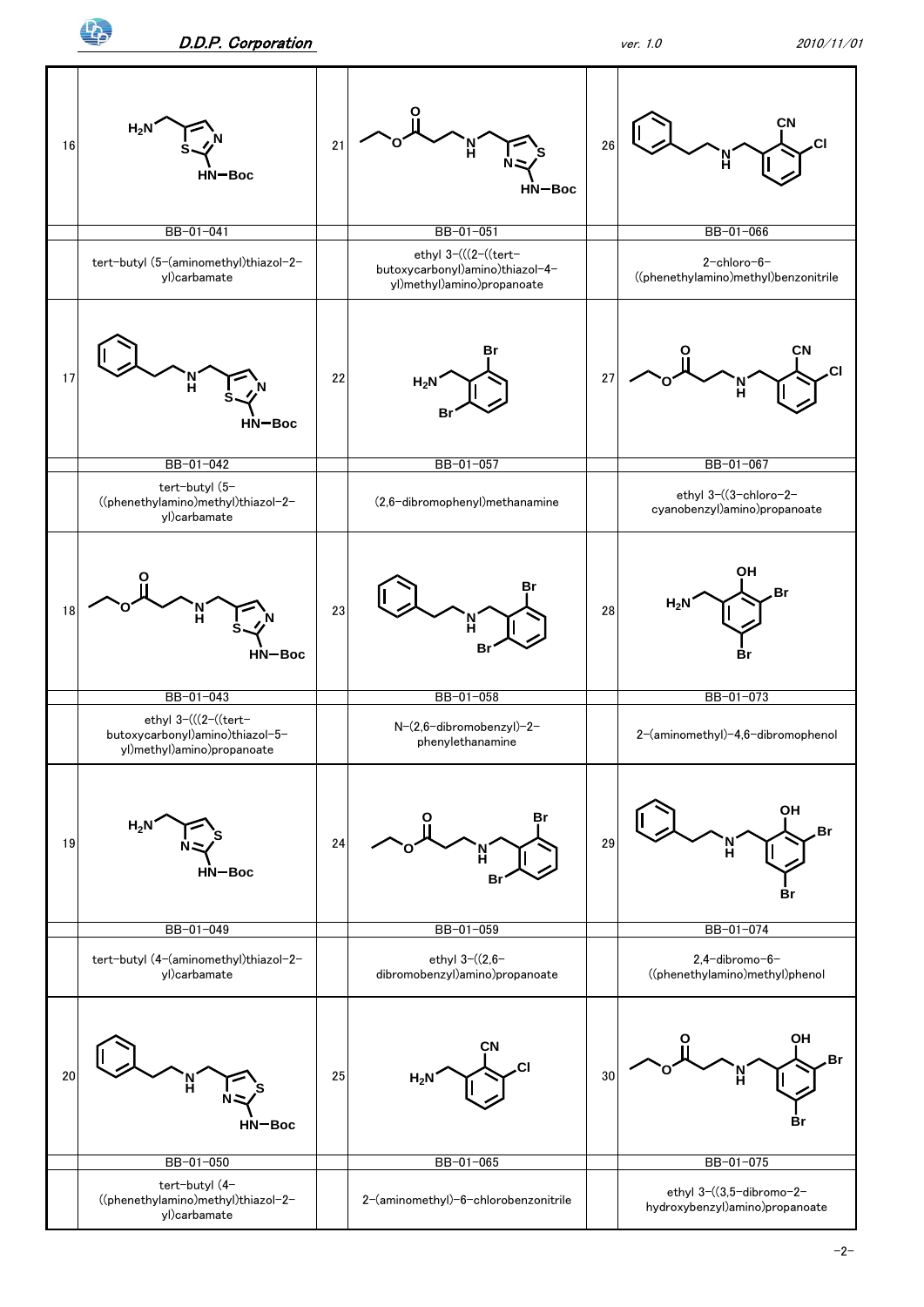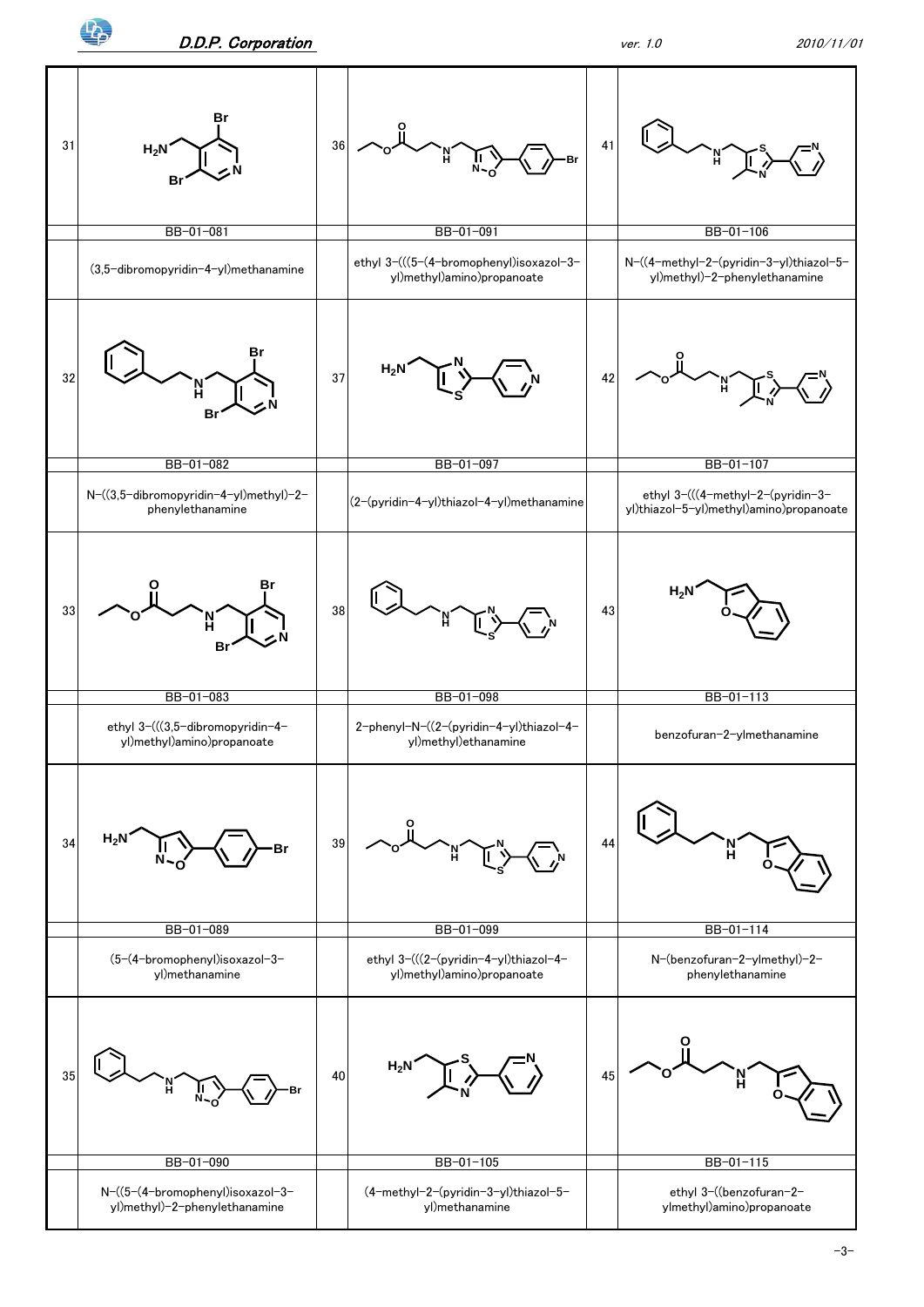

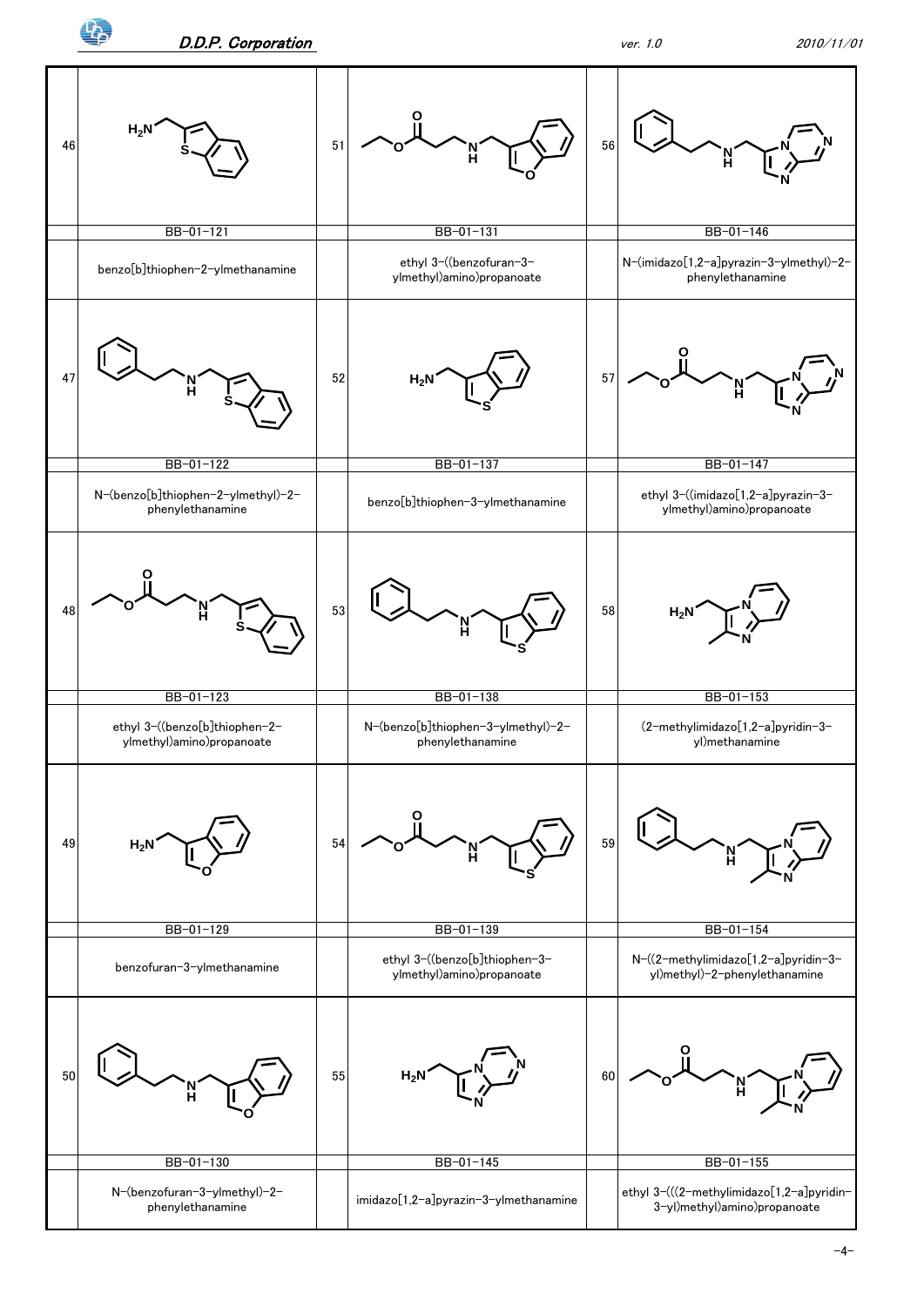![](_page_5_Figure_0.jpeg)

![](_page_5_Figure_3.jpeg)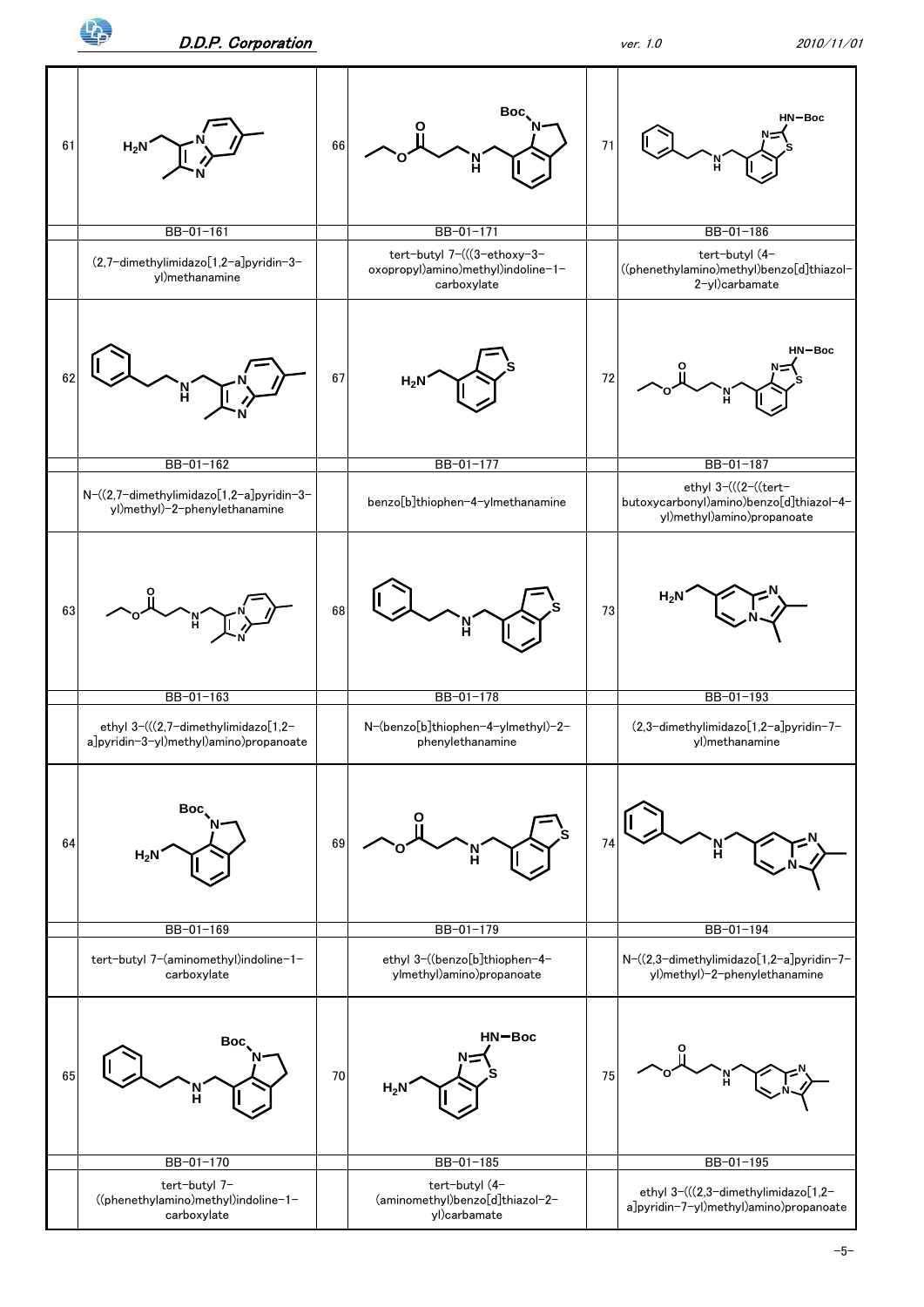![](_page_6_Figure_2.jpeg)

![](_page_6_Figure_3.jpeg)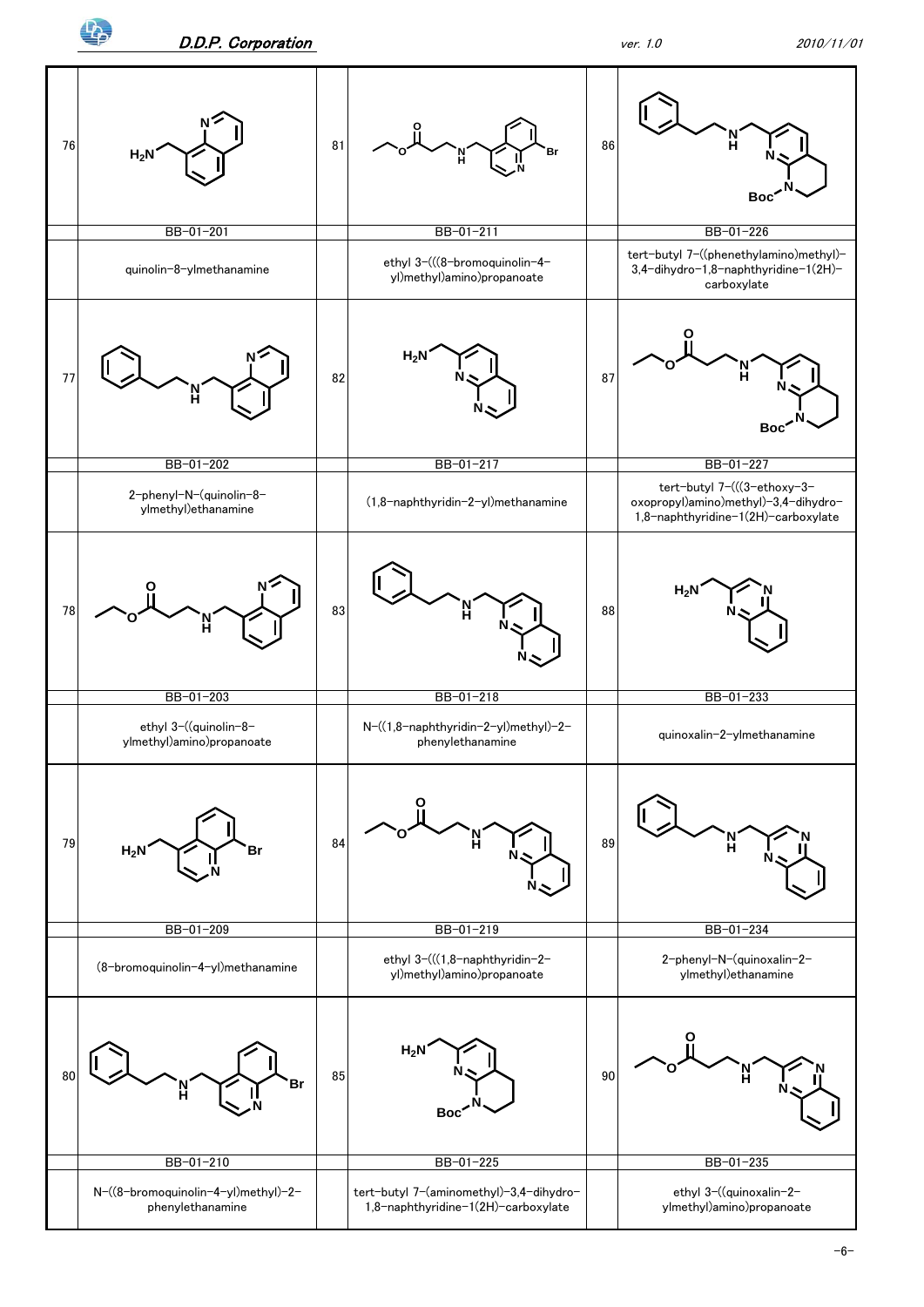![](_page_7_Figure_0.jpeg)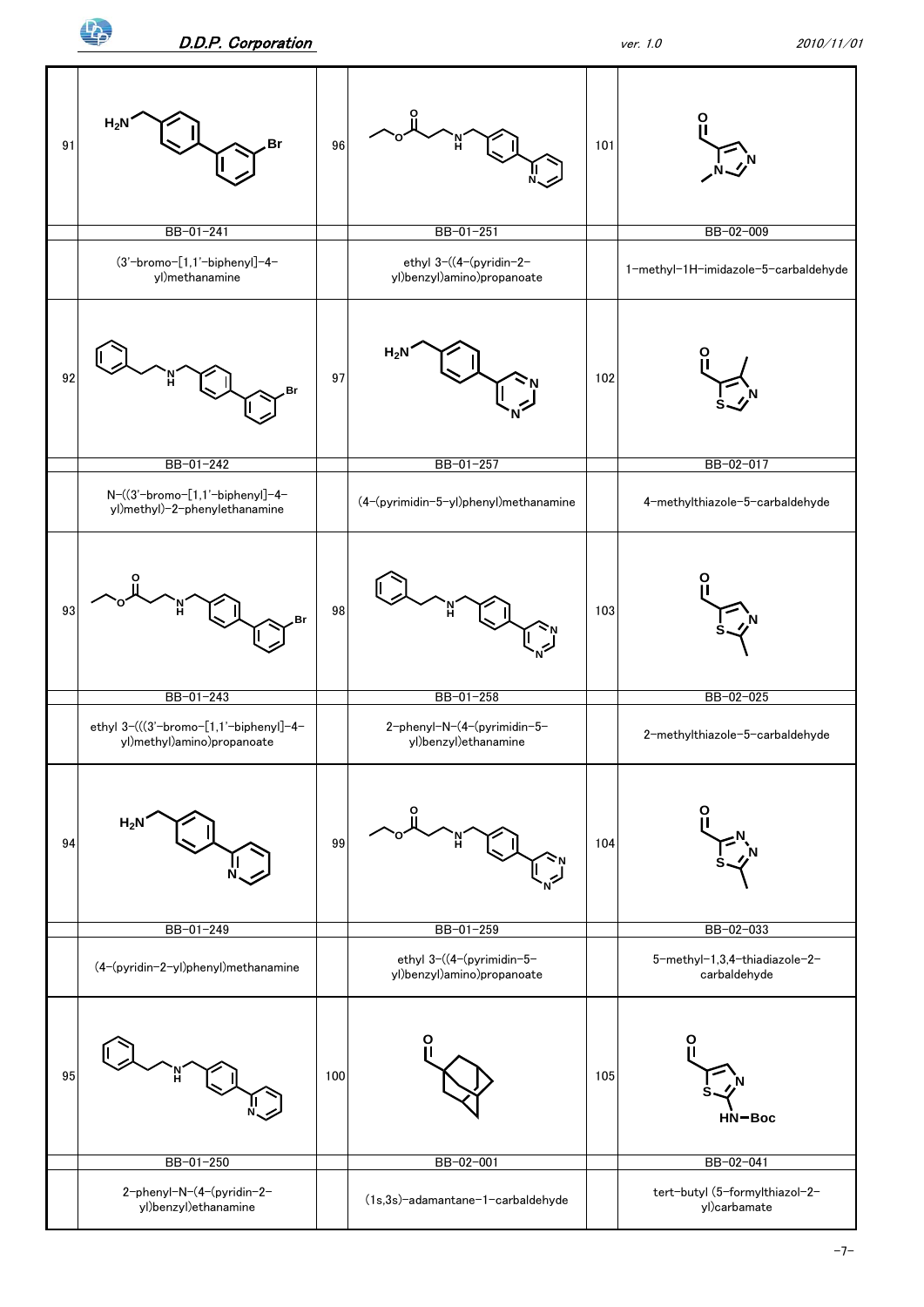![](_page_8_Figure_3.jpeg)

-8-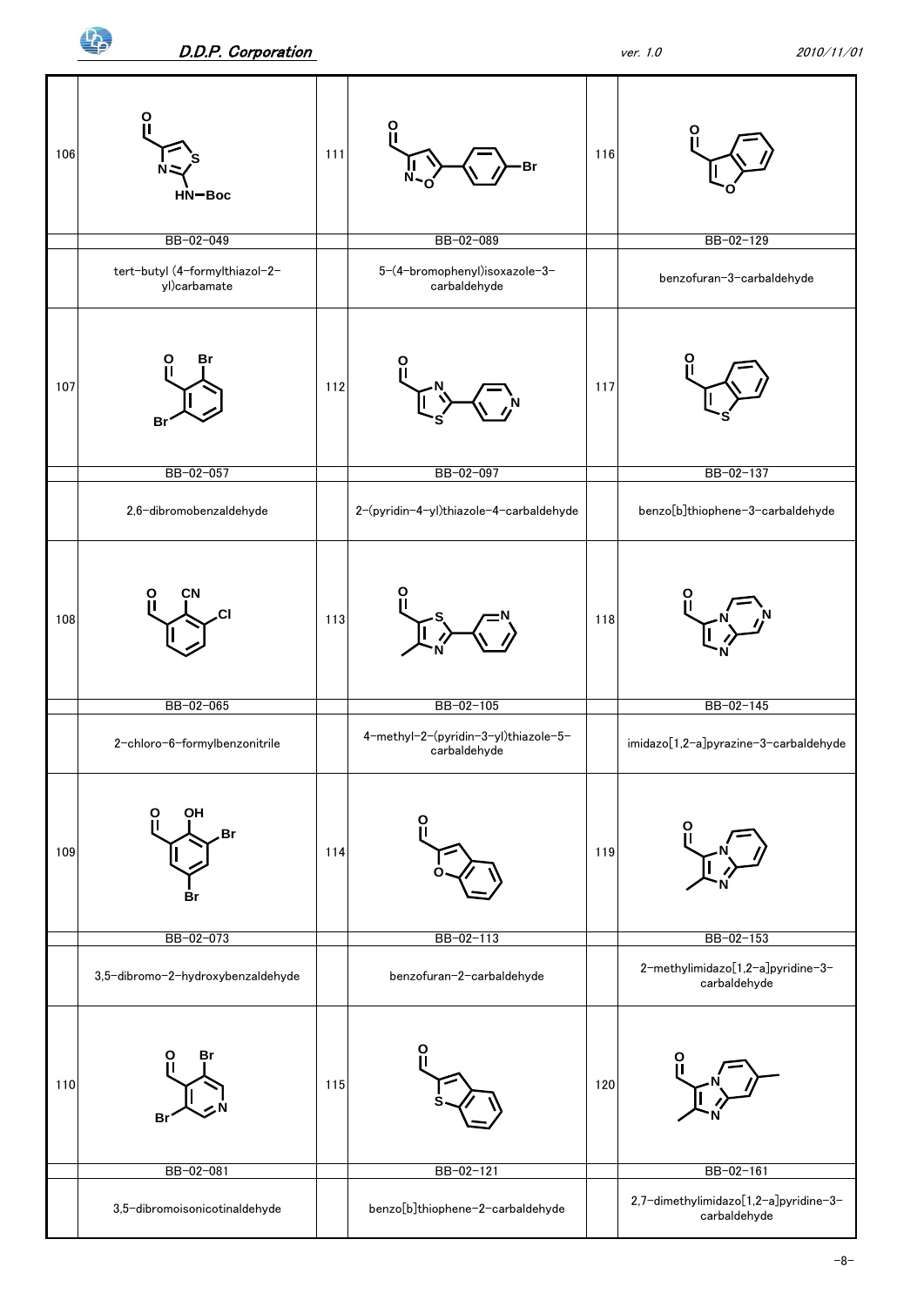![](_page_9_Figure_0.jpeg)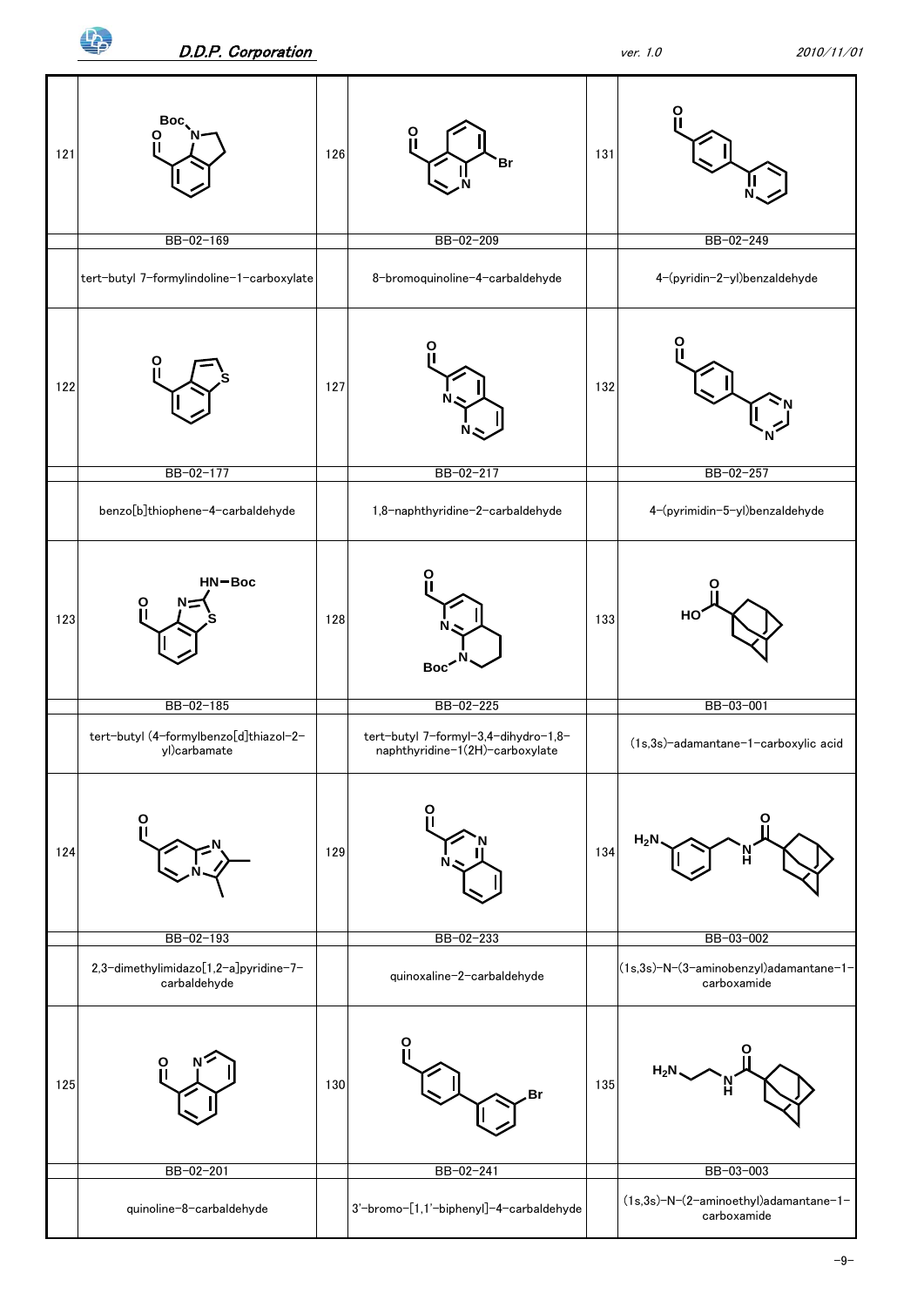$\mathbf{P}_\mathrm{c}$ 

![](_page_10_Figure_3.jpeg)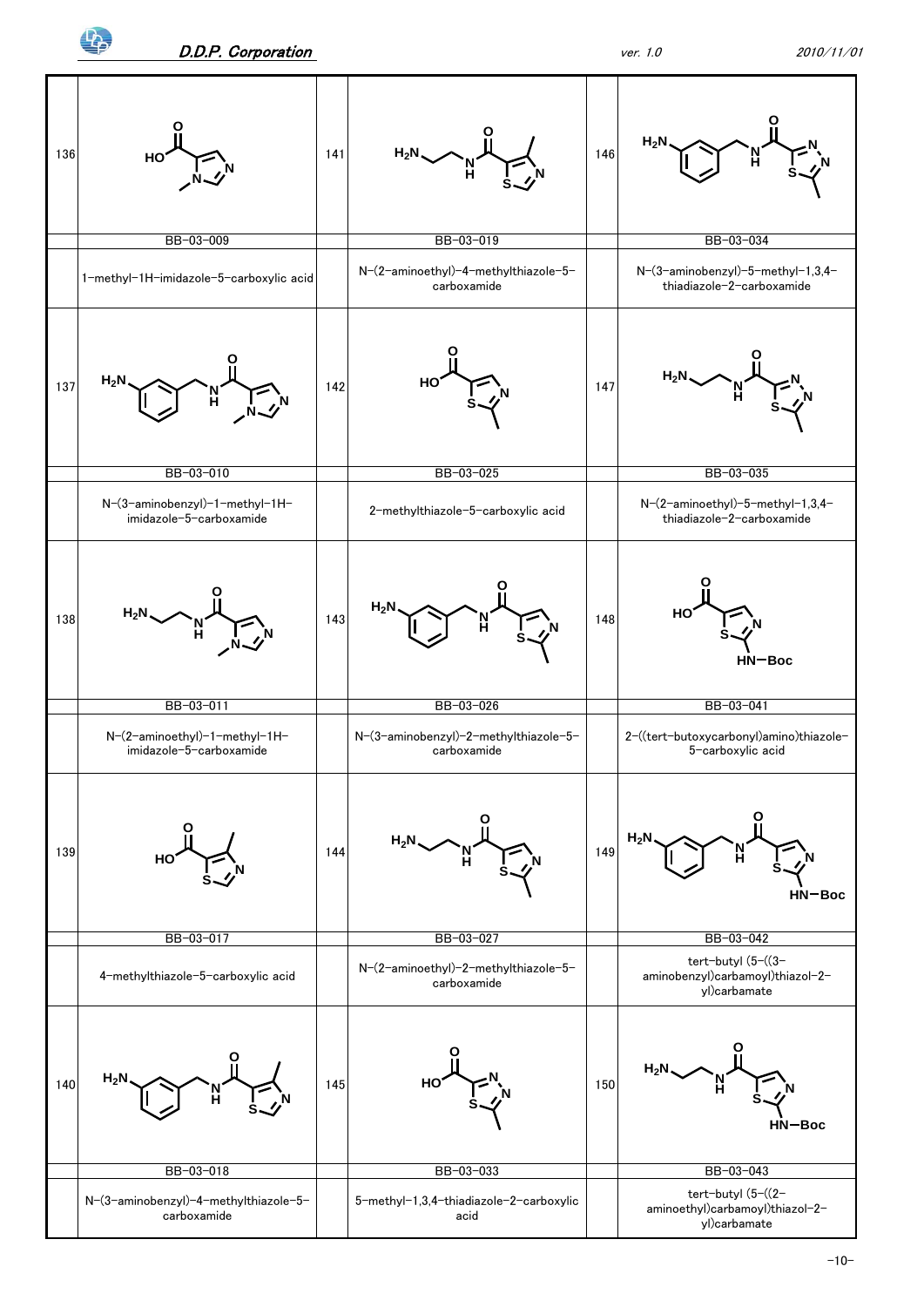$\mathbf{P}_{\mathbf{c}}$ 

![](_page_11_Figure_2.jpeg)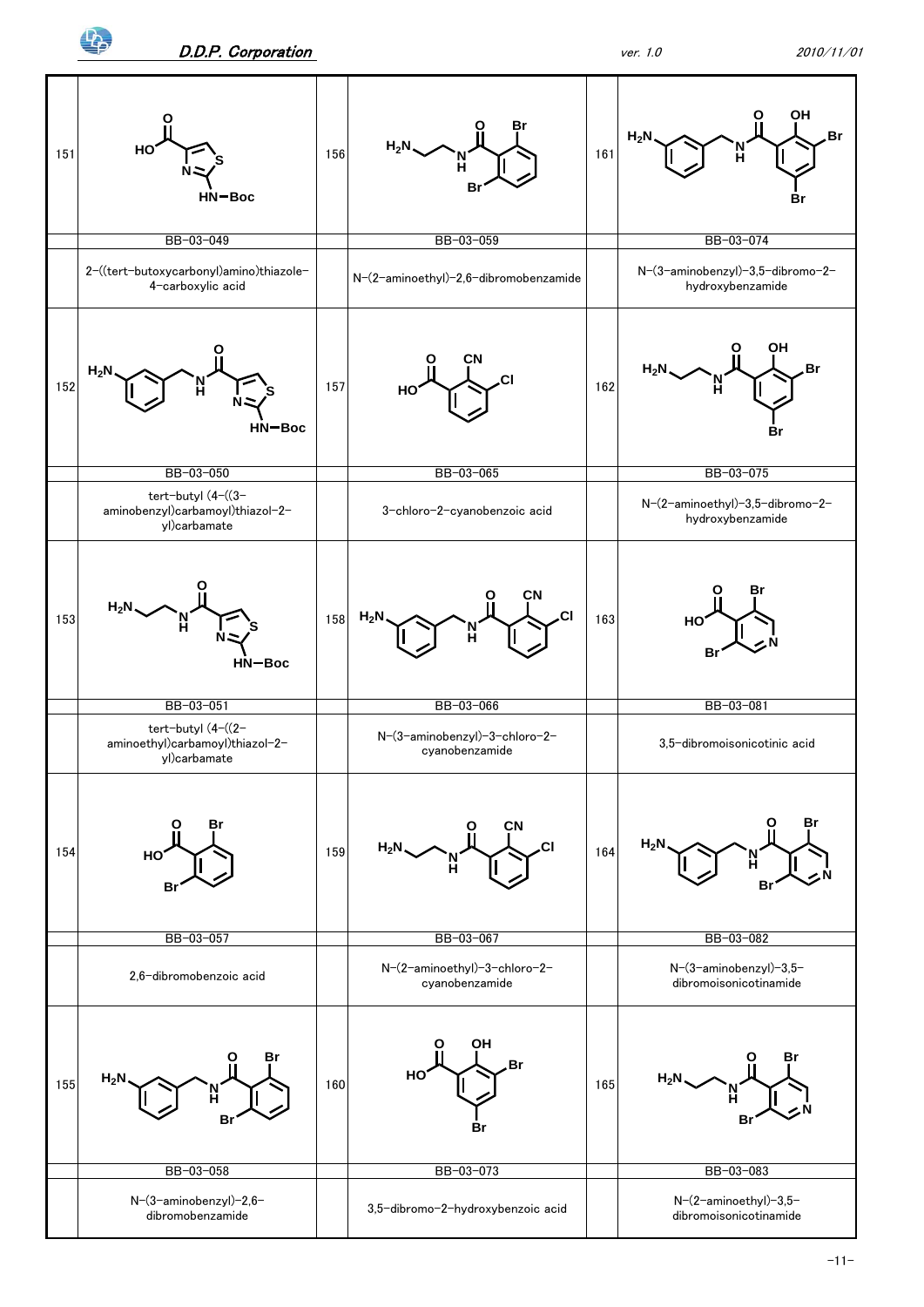![](_page_12_Figure_3.jpeg)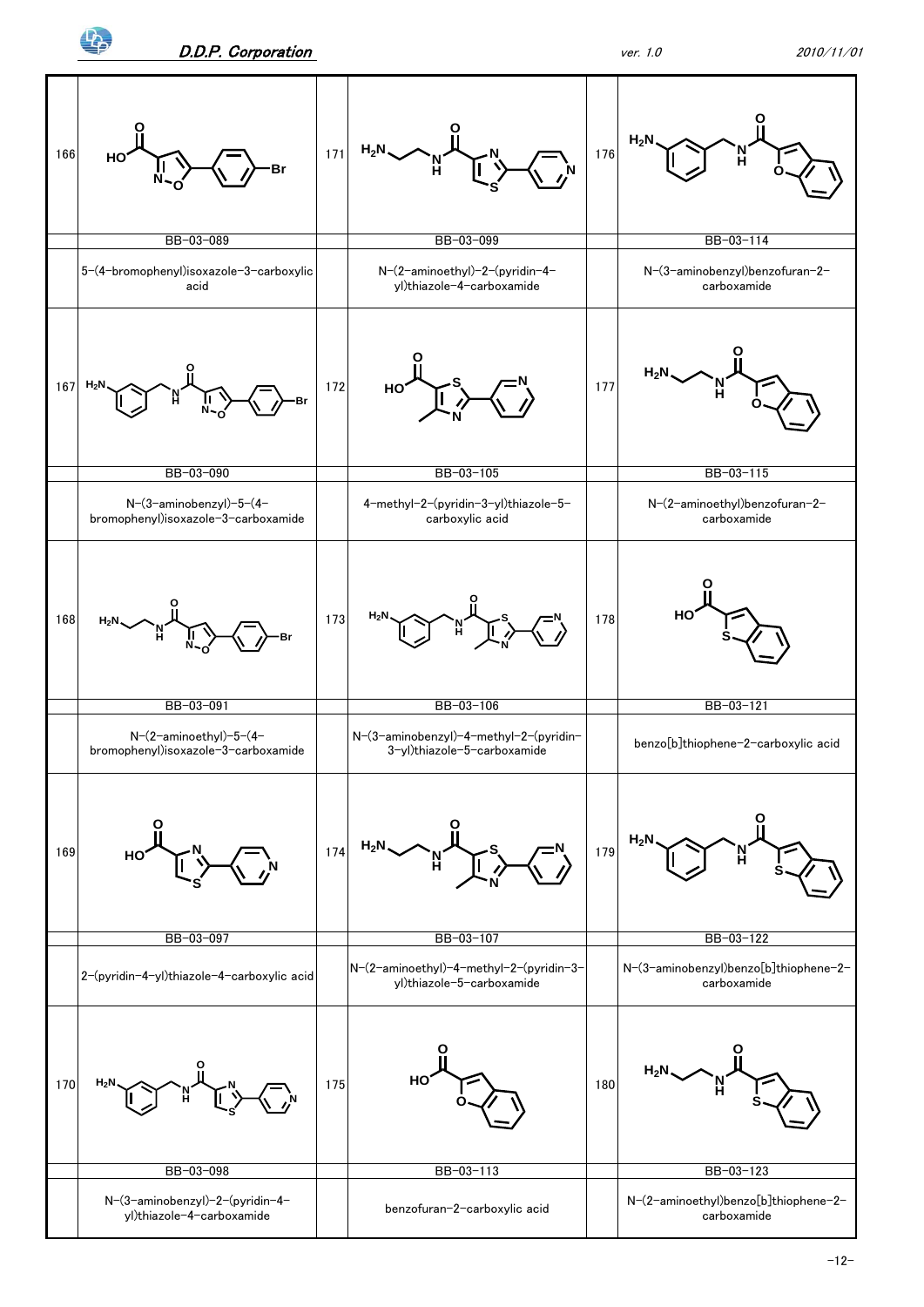$\mathbf{P}_{\!\!\mathrm{c}}$ 

![](_page_13_Figure_2.jpeg)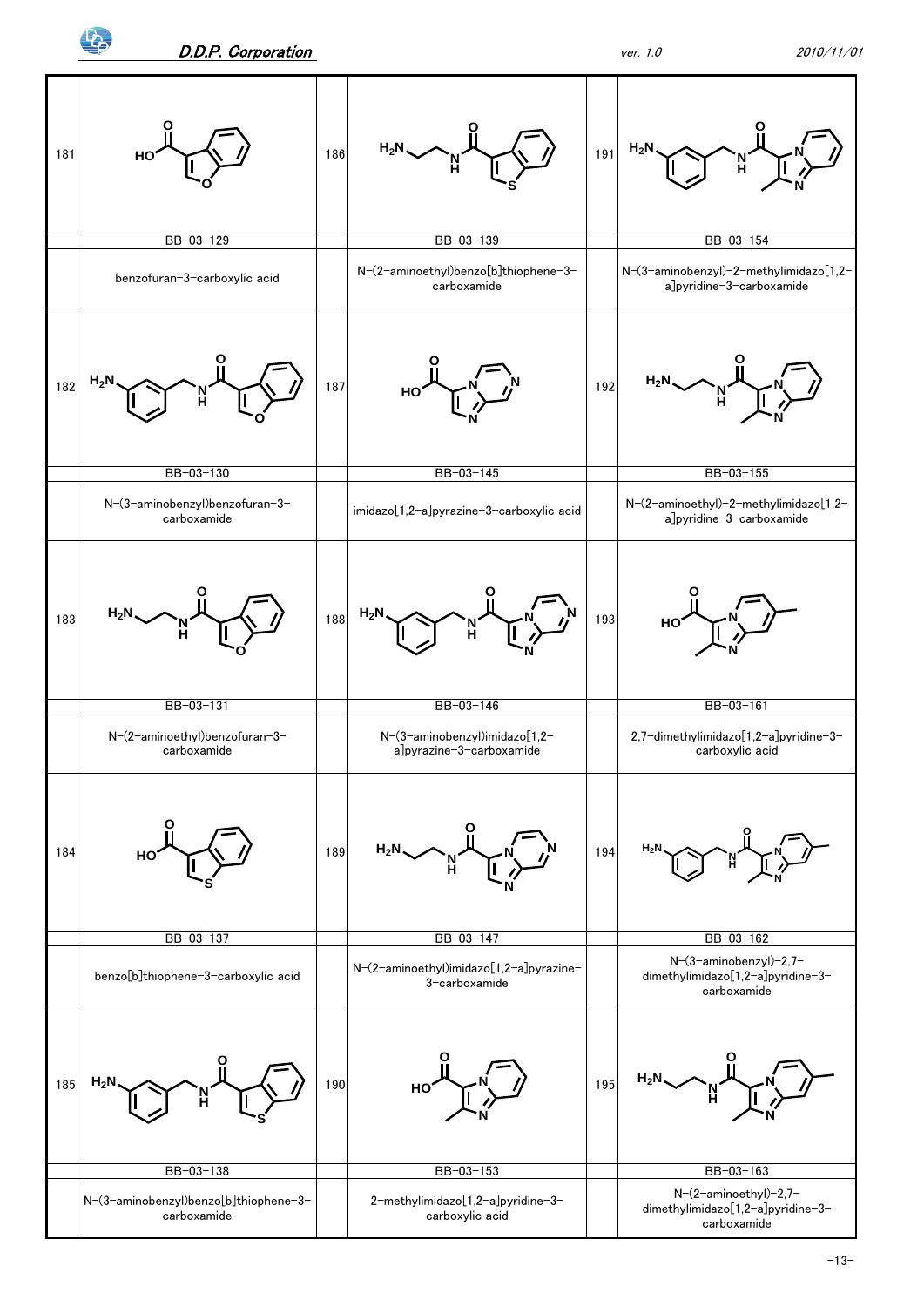$\Phi_{\!\!\rm c}$ 

![](_page_14_Figure_3.jpeg)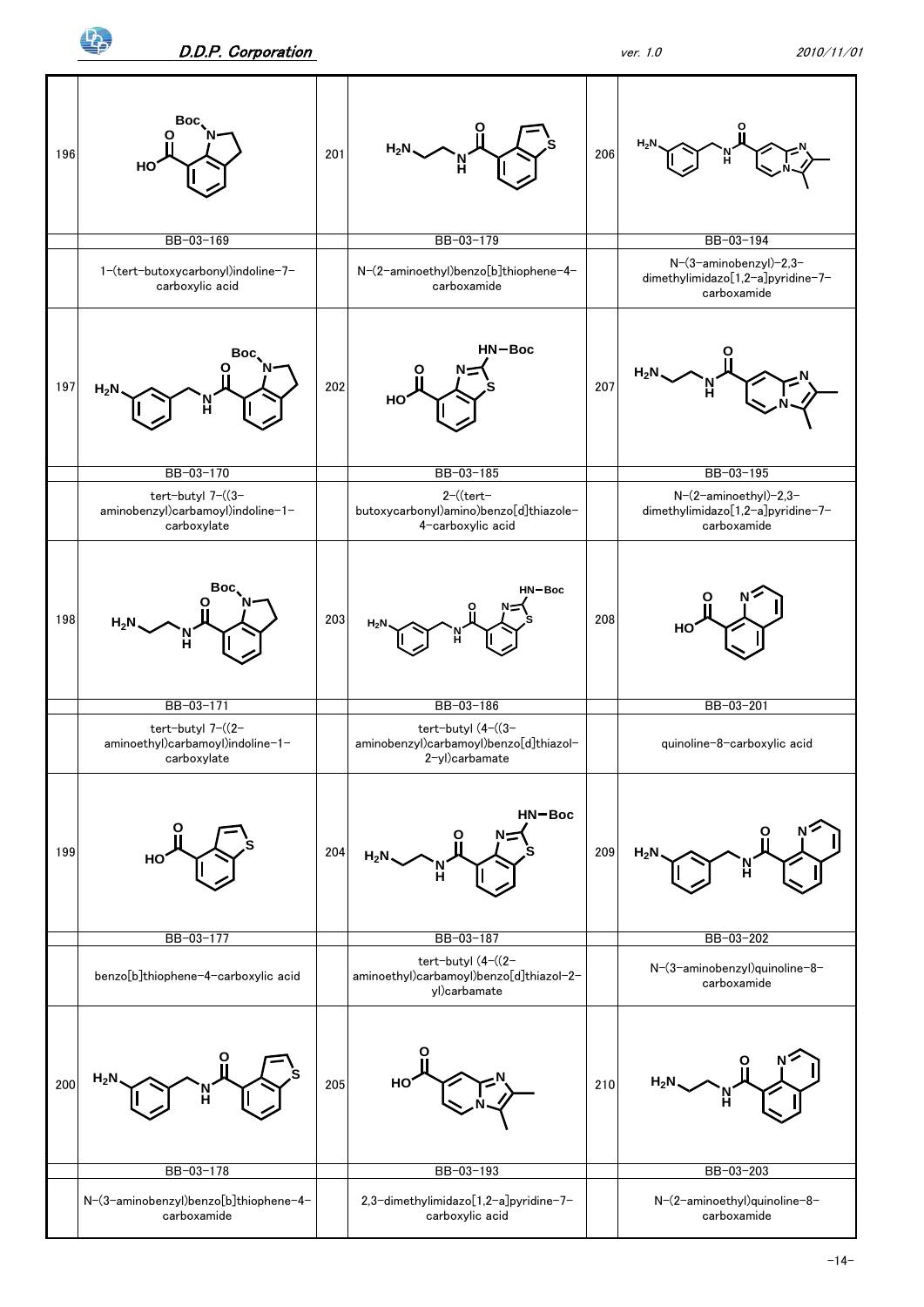![](_page_15_Figure_0.jpeg)

**O**

ᢩঠ

![](_page_15_Figure_2.jpeg)

**Br**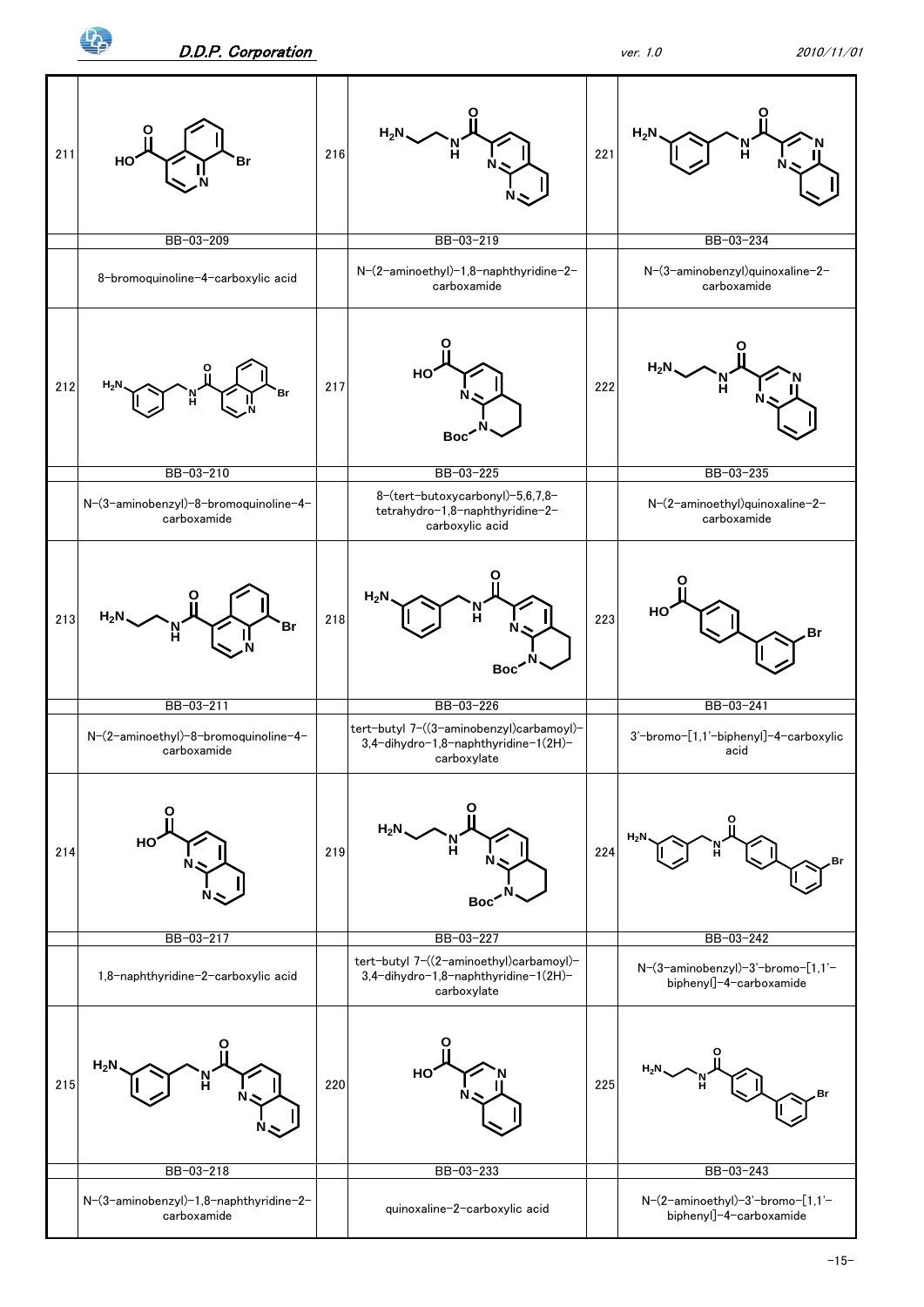![](_page_16_Figure_0.jpeg)

![](_page_16_Figure_1.jpeg)

**N**

**N**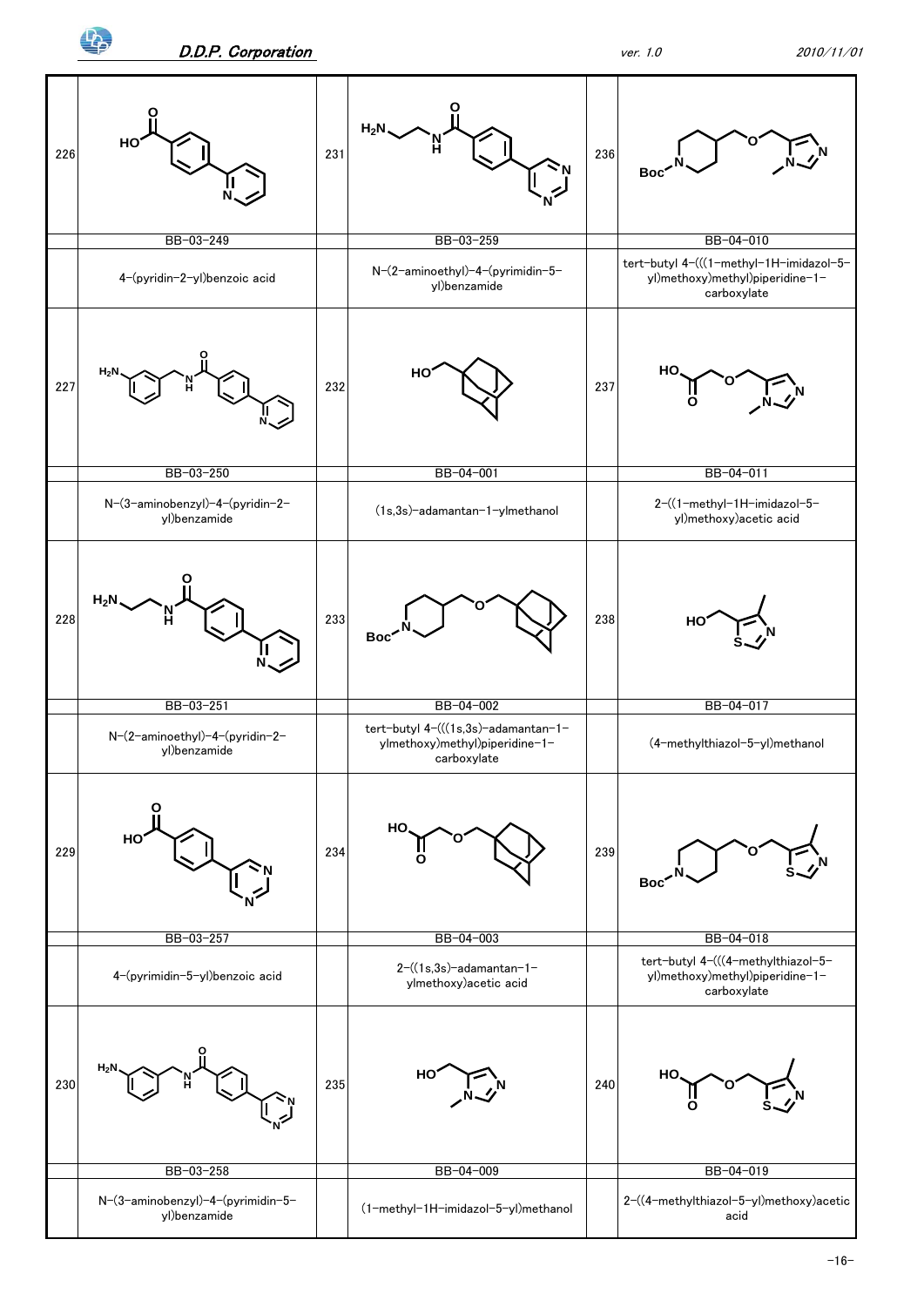![](_page_17_Figure_3.jpeg)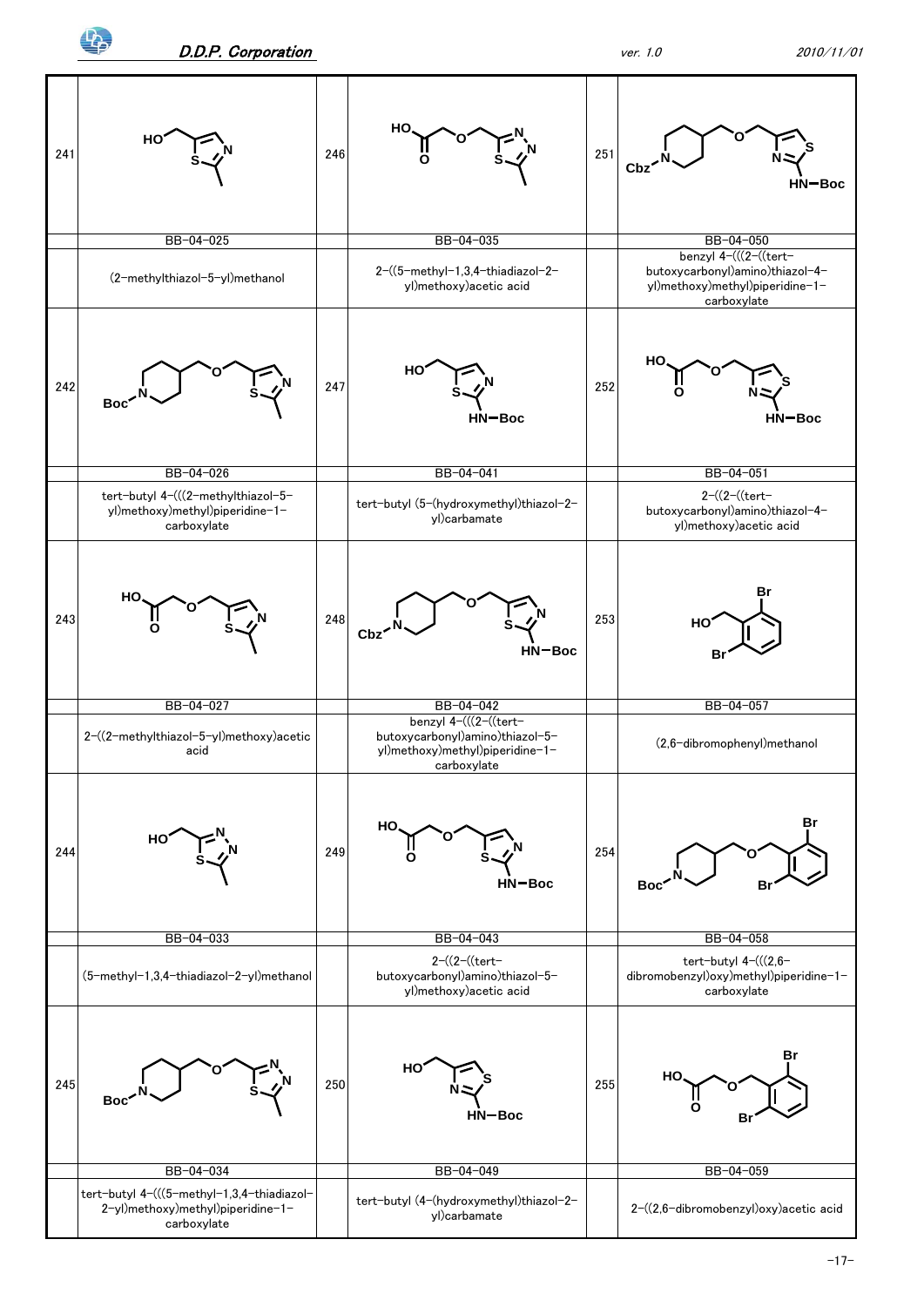![](_page_18_Figure_0.jpeg)

BB-04-074 BB-04-089 BB-04-079 BB-04-099 tert-butyl 4-(((3,5-dibromo-2 hydroxybenzyl)oxy)methyl)piperidine-1 carboxylate (5-(4-bromophenyl)isoxazol-3 yl)methanol 2-((2-(pyridin-4-yl)thiazol-4 yl)methoxy)acetic acid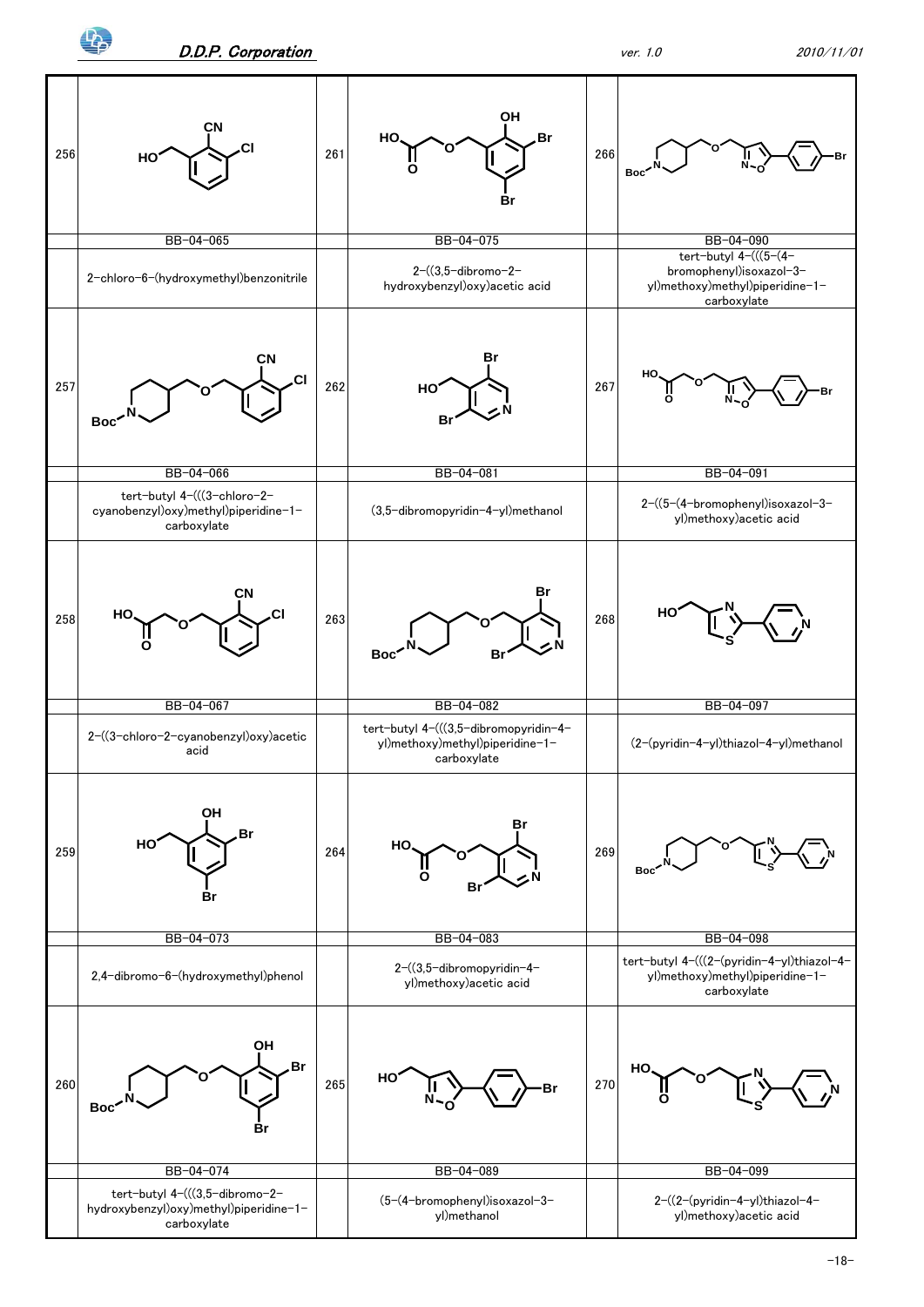![](_page_19_Figure_0.jpeg)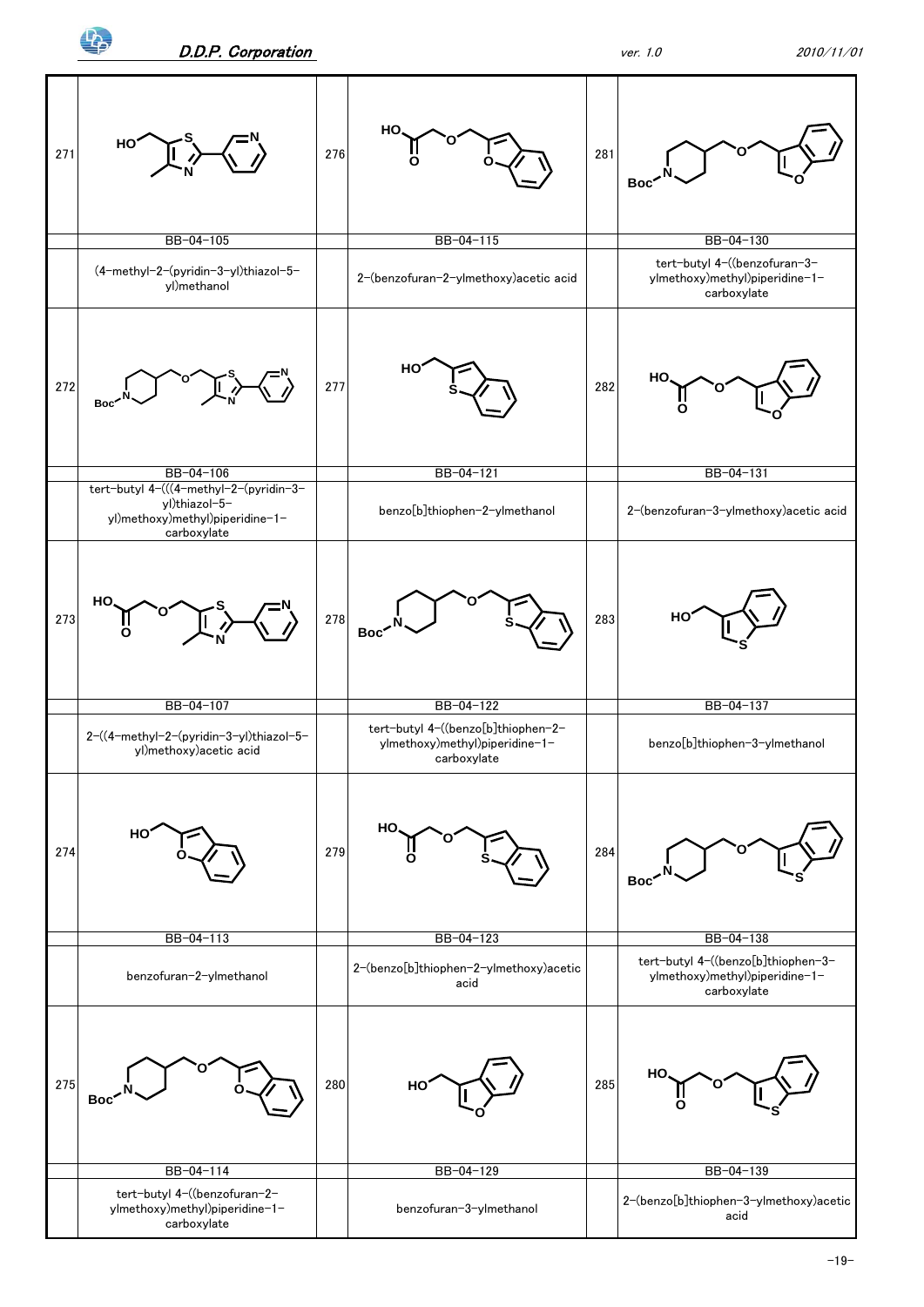![](_page_20_Figure_0.jpeg)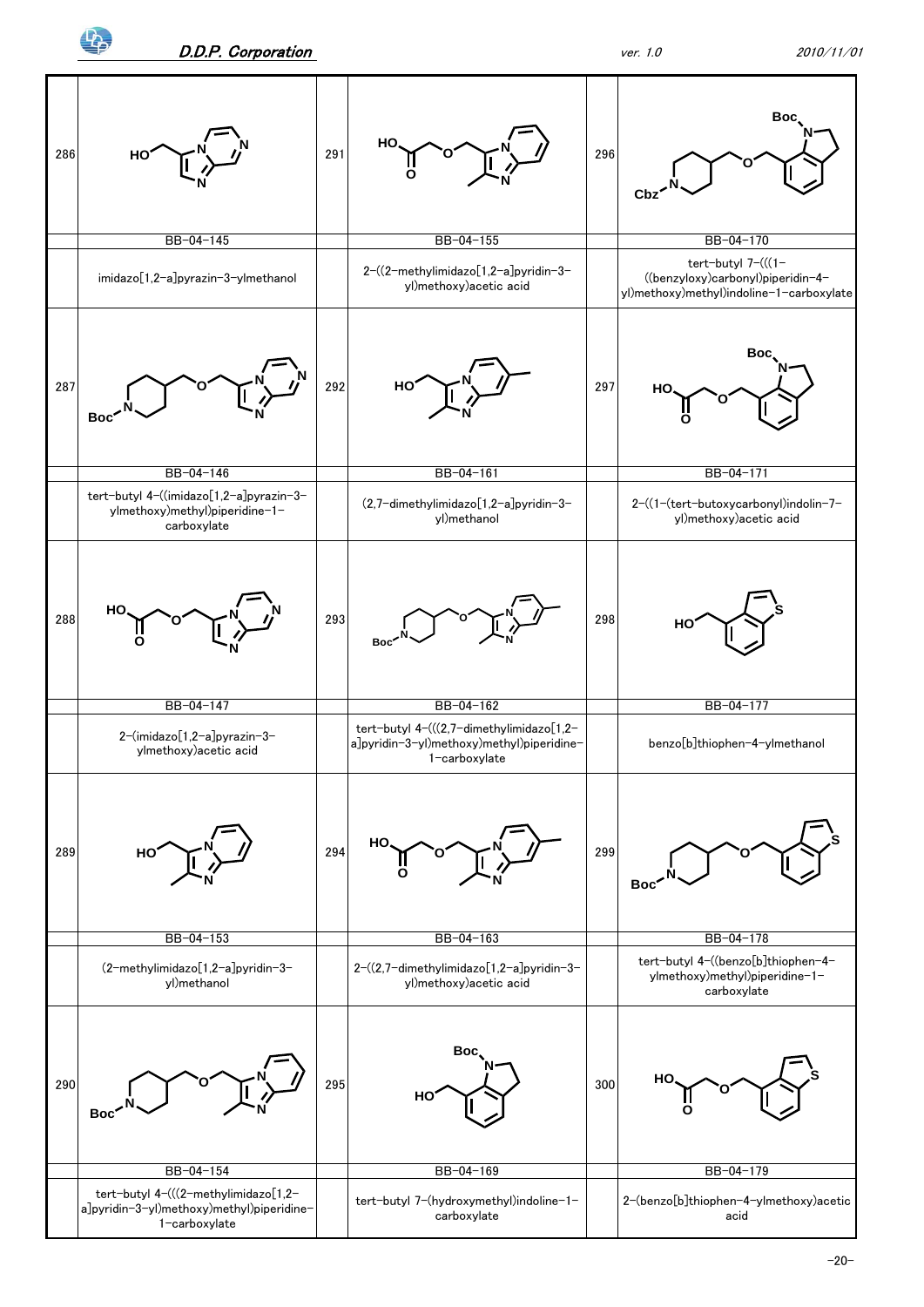$\mathbf{P}_{\!\!\mathrm{c}}$ 

![](_page_21_Figure_2.jpeg)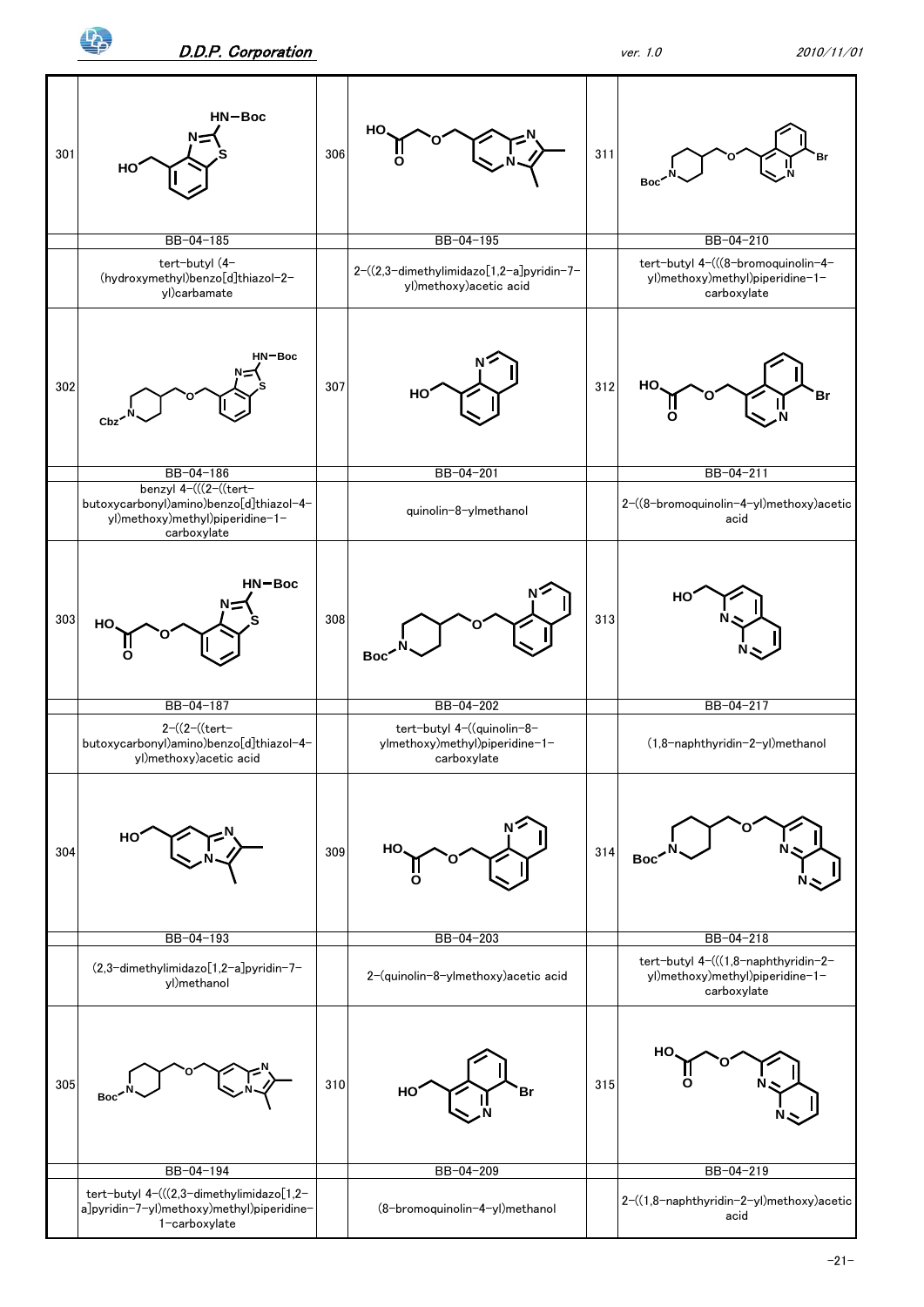$\mathbf{P}_{\!\!\mathrm{c}}$ 

![](_page_22_Figure_2.jpeg)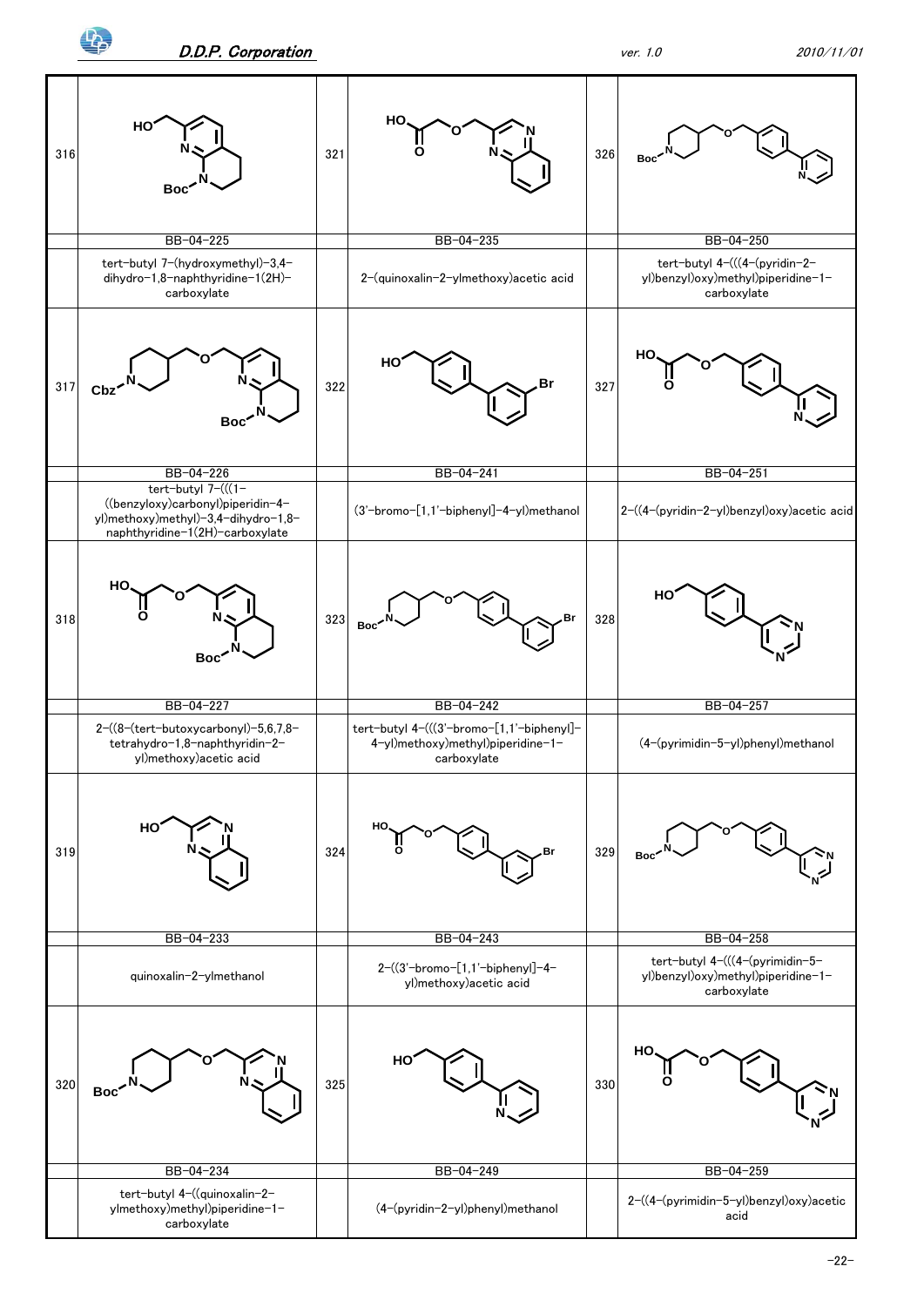![](_page_23_Figure_0.jpeg)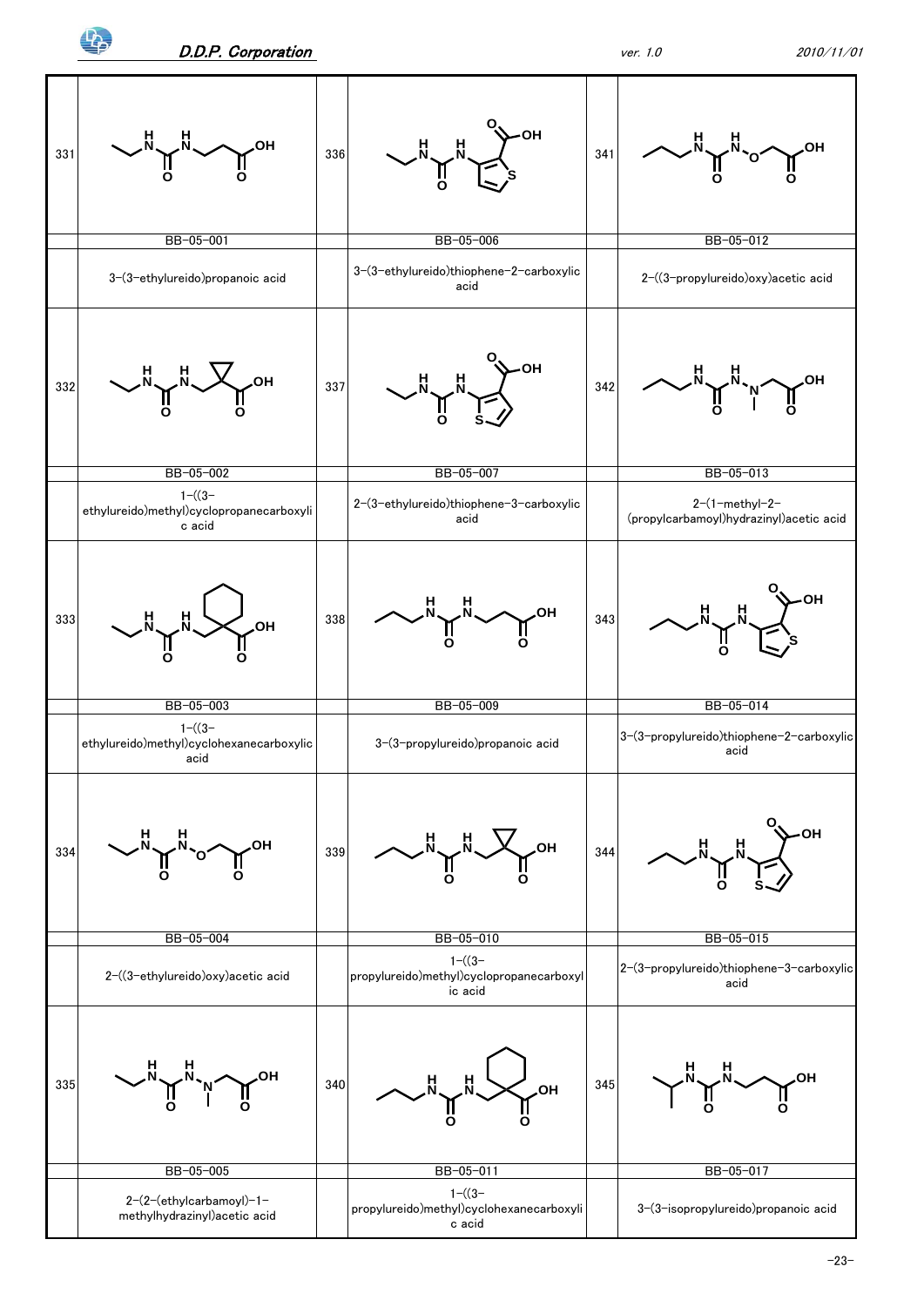![](_page_24_Figure_3.jpeg)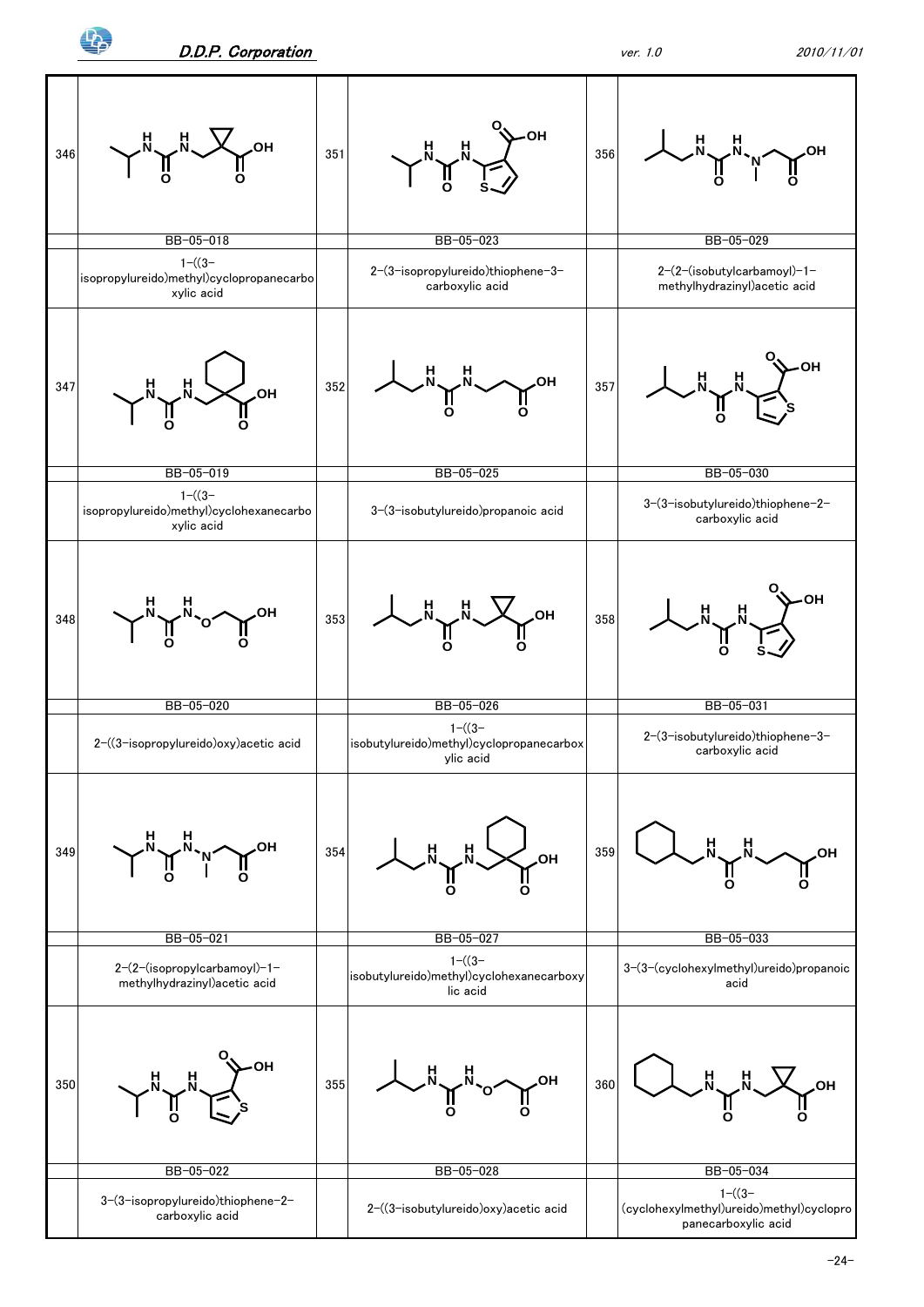![](_page_25_Figure_2.jpeg)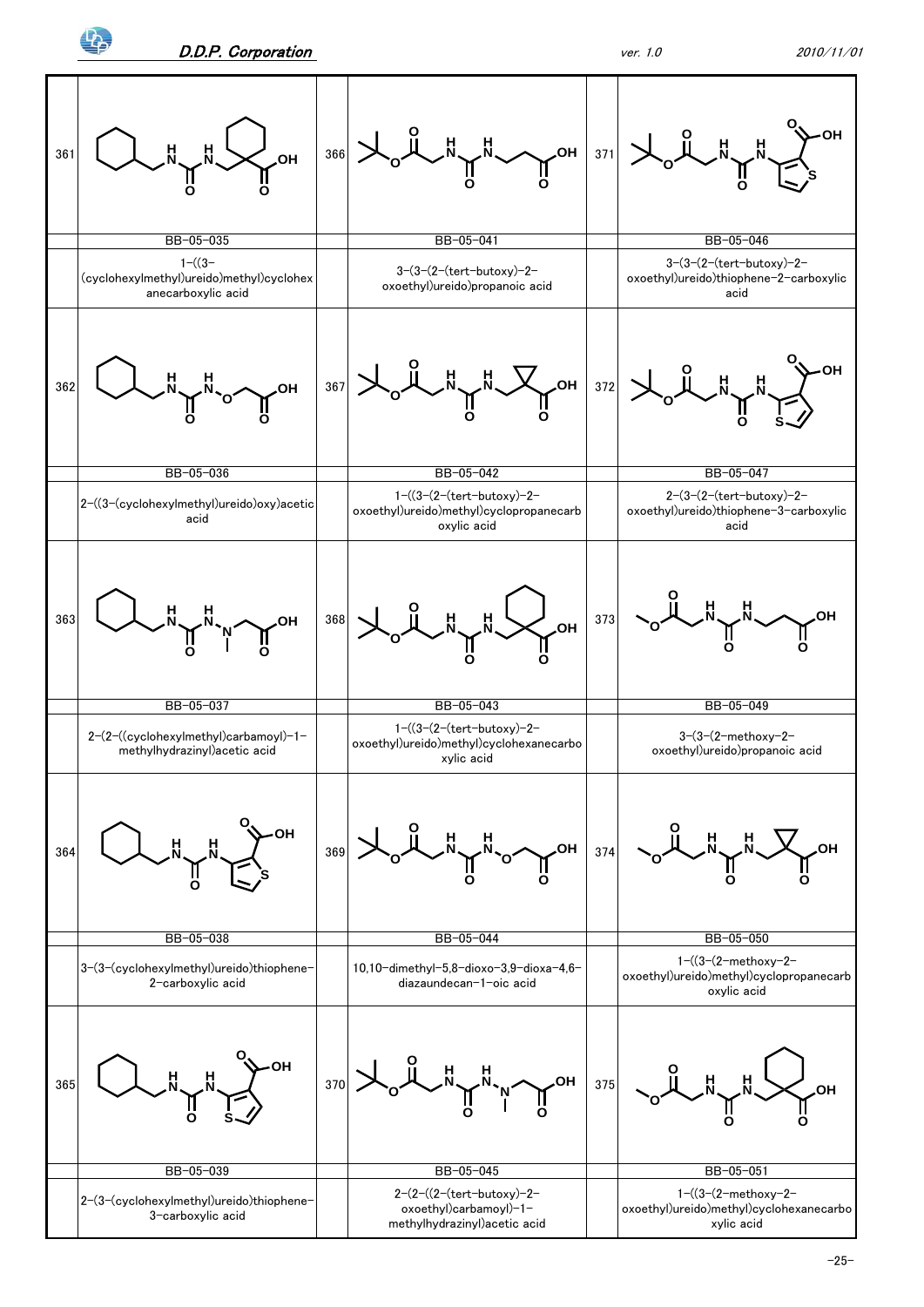![](_page_26_Figure_3.jpeg)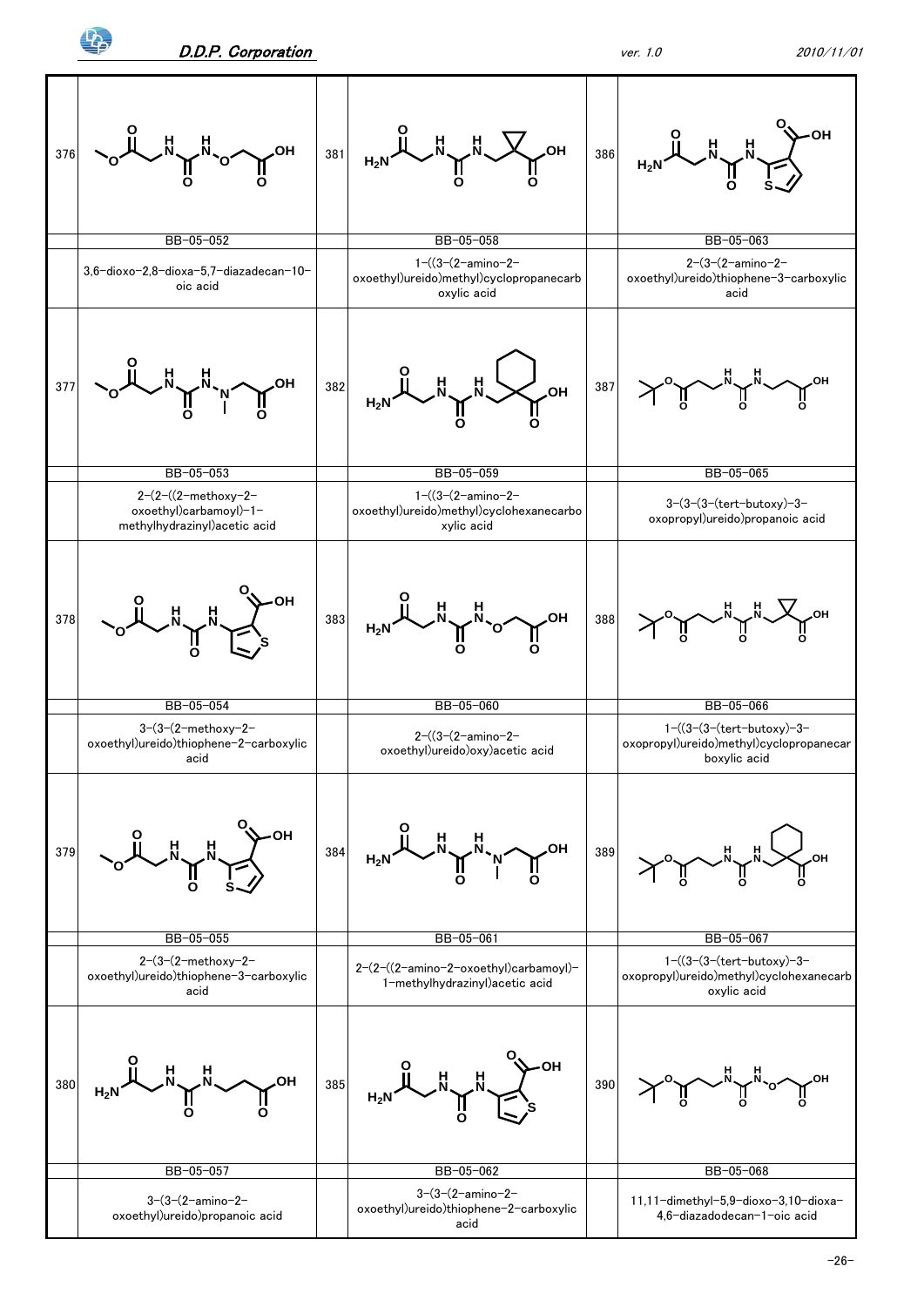![](_page_27_Figure_3.jpeg)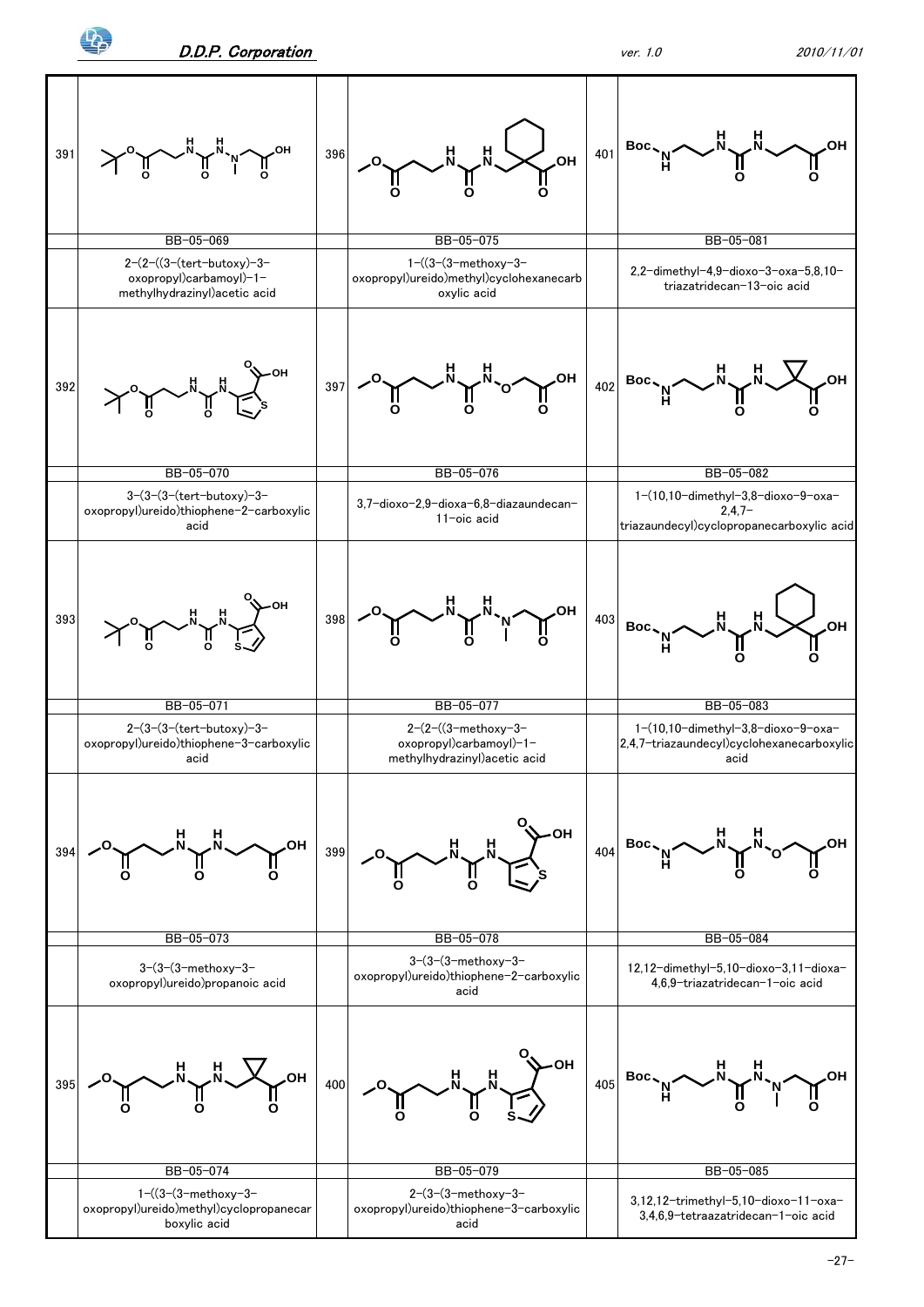![](_page_28_Figure_0.jpeg)

boxylic acid

 $\mathbf{P}_{\!\!\mathbf{O}}$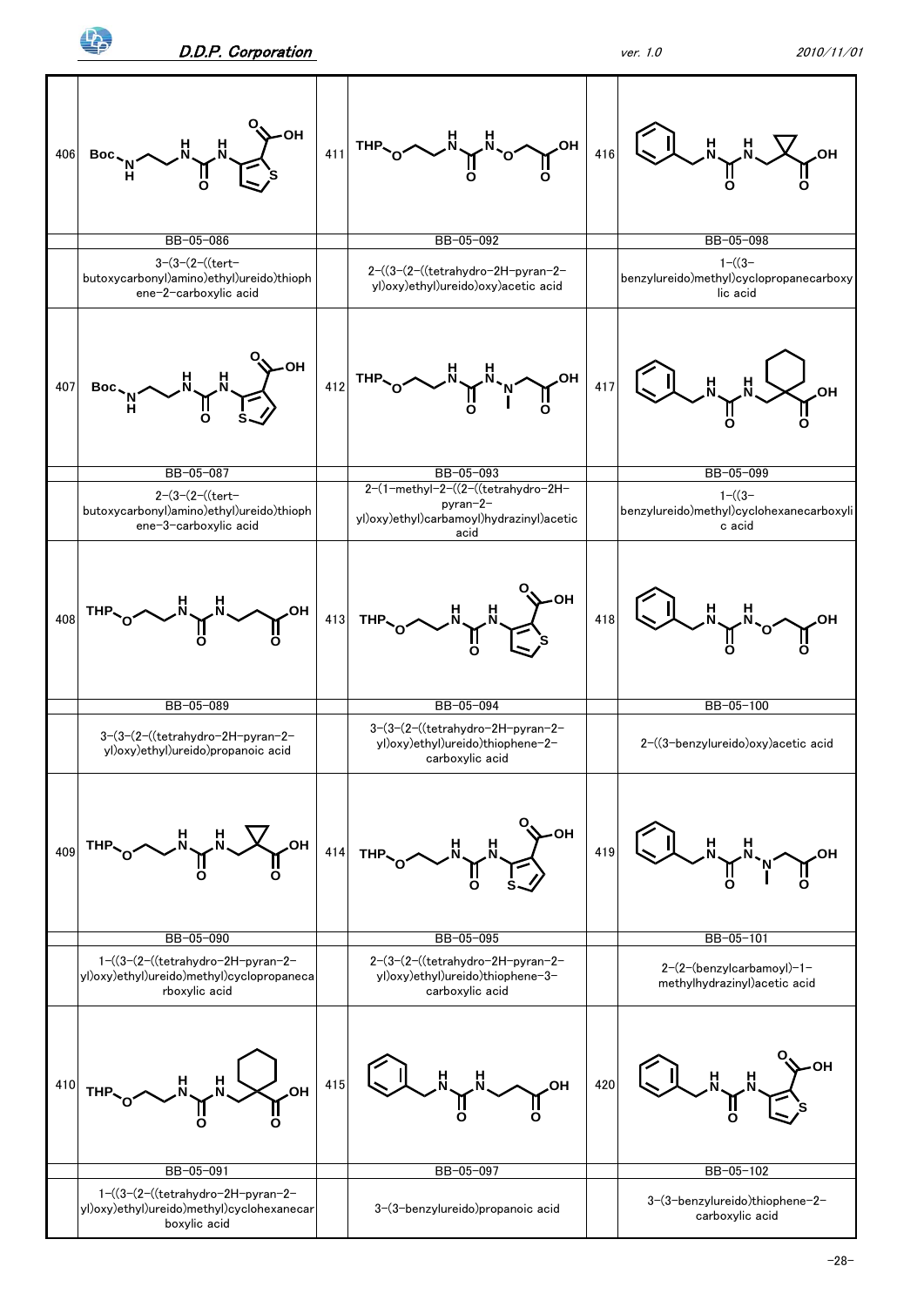![](_page_29_Figure_0.jpeg)

![](_page_29_Figure_2.jpeg)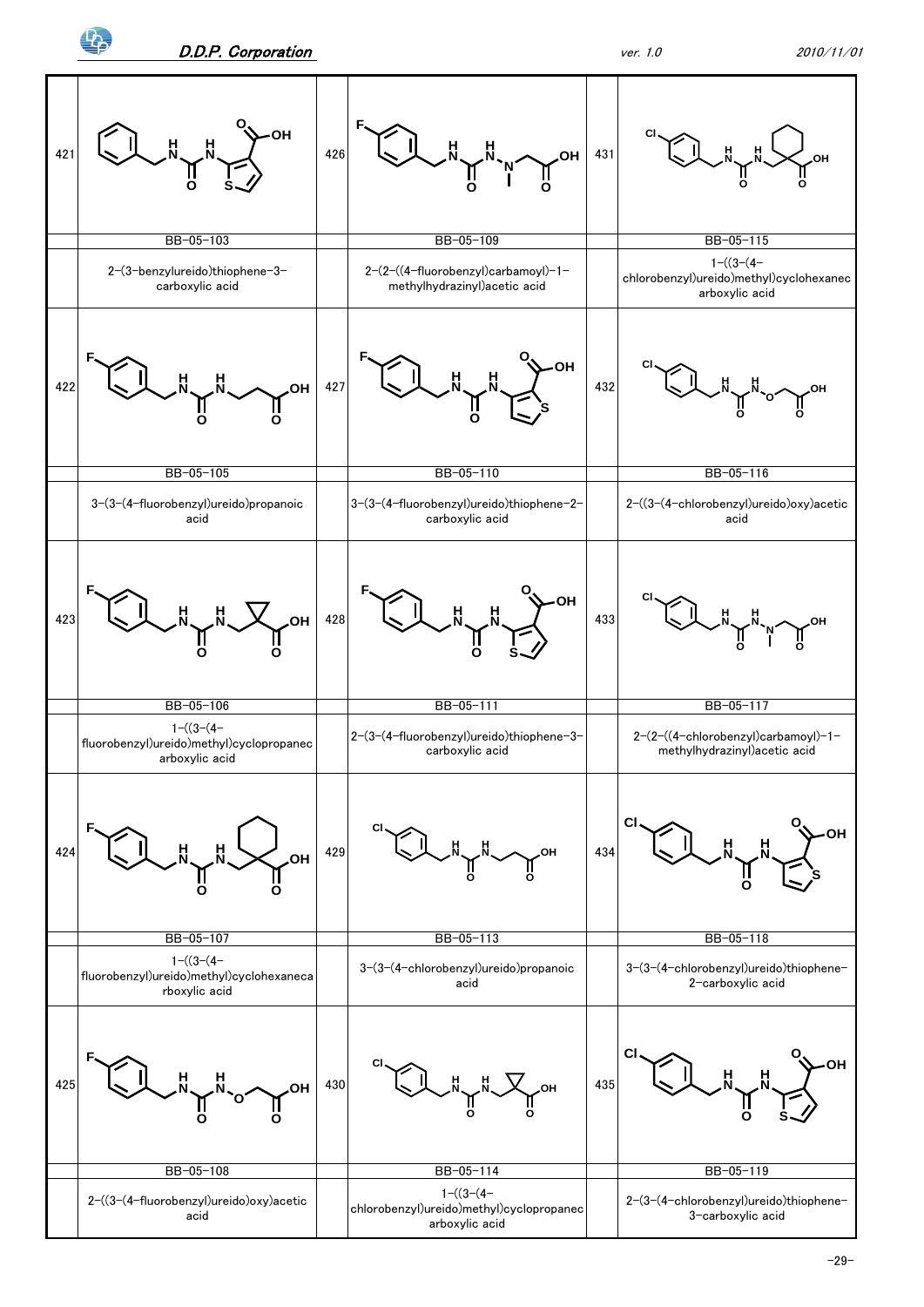![](_page_30_Figure_0.jpeg)

![](_page_30_Figure_3.jpeg)

-30-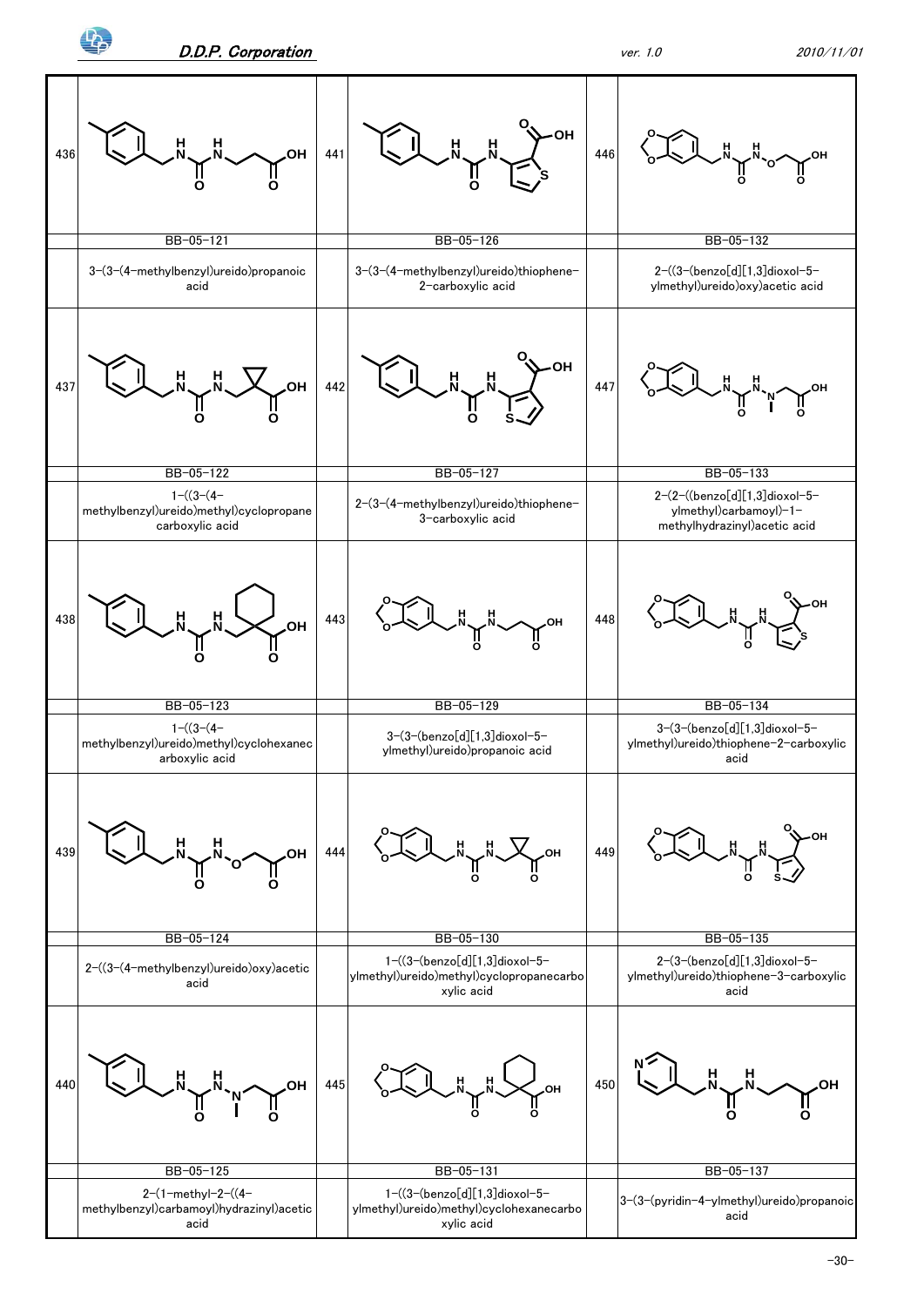![](_page_31_Figure_0.jpeg)

![](_page_31_Figure_3.jpeg)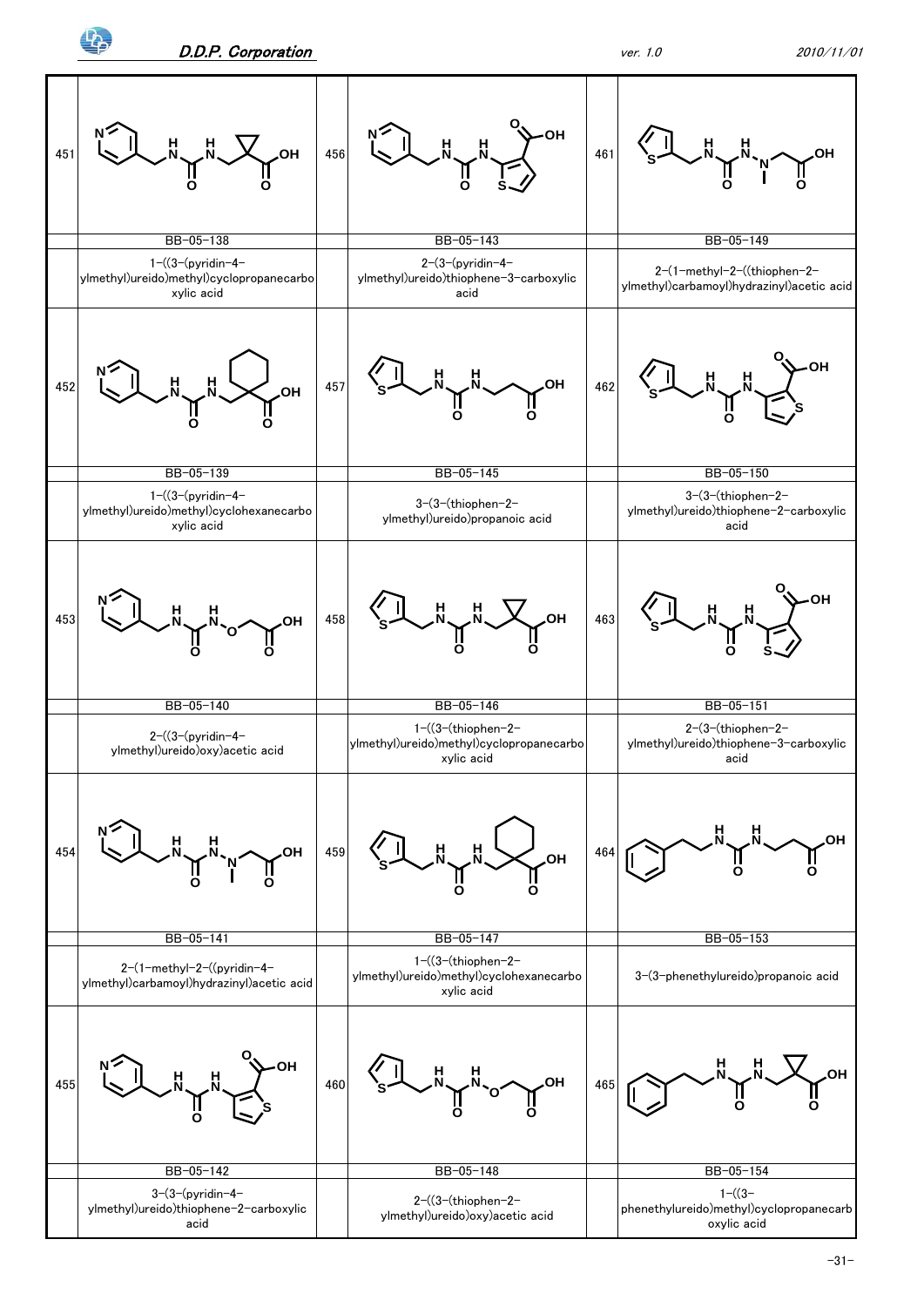![](_page_32_Figure_0.jpeg)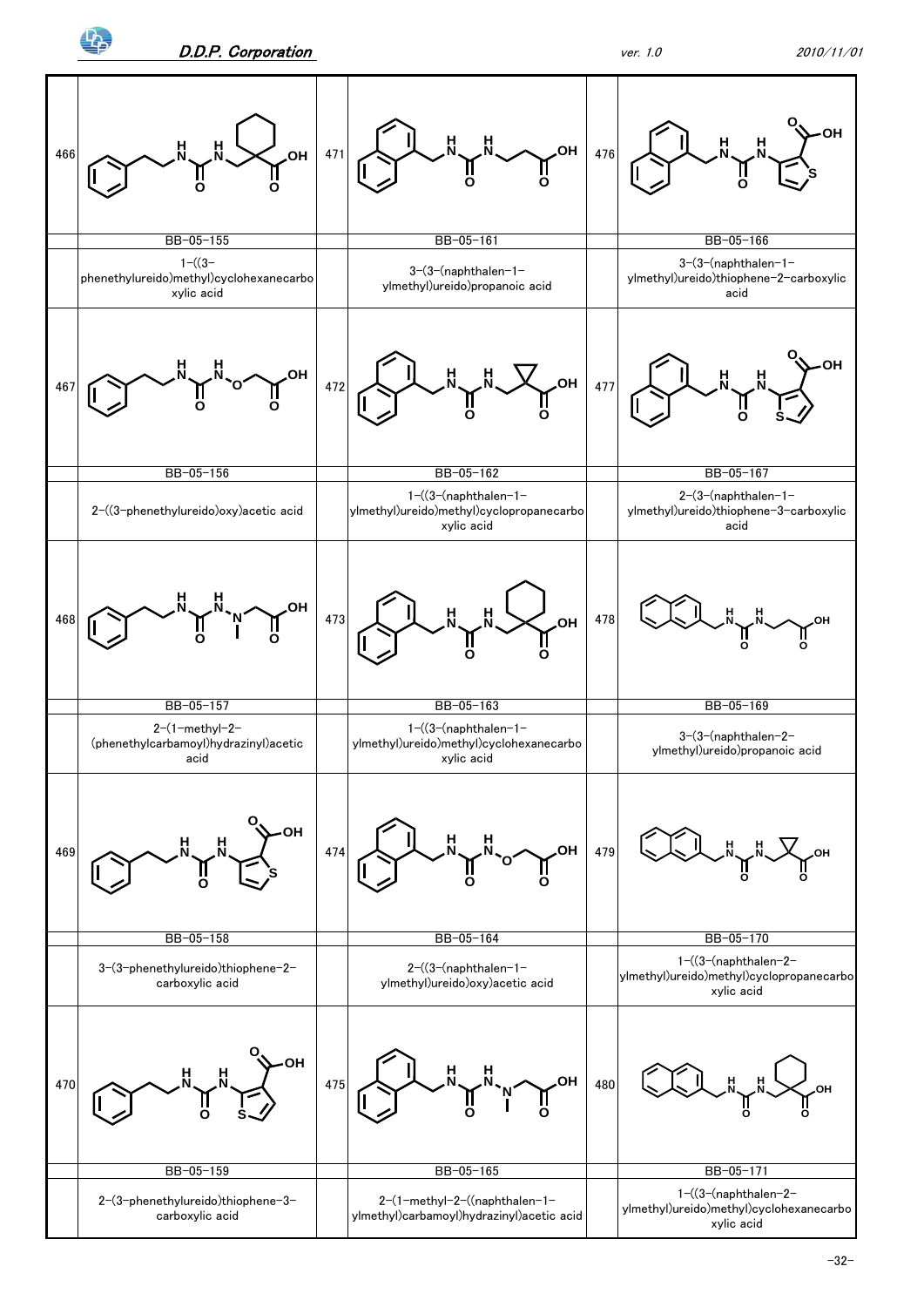![](_page_33_Figure_0.jpeg)

![](_page_33_Figure_3.jpeg)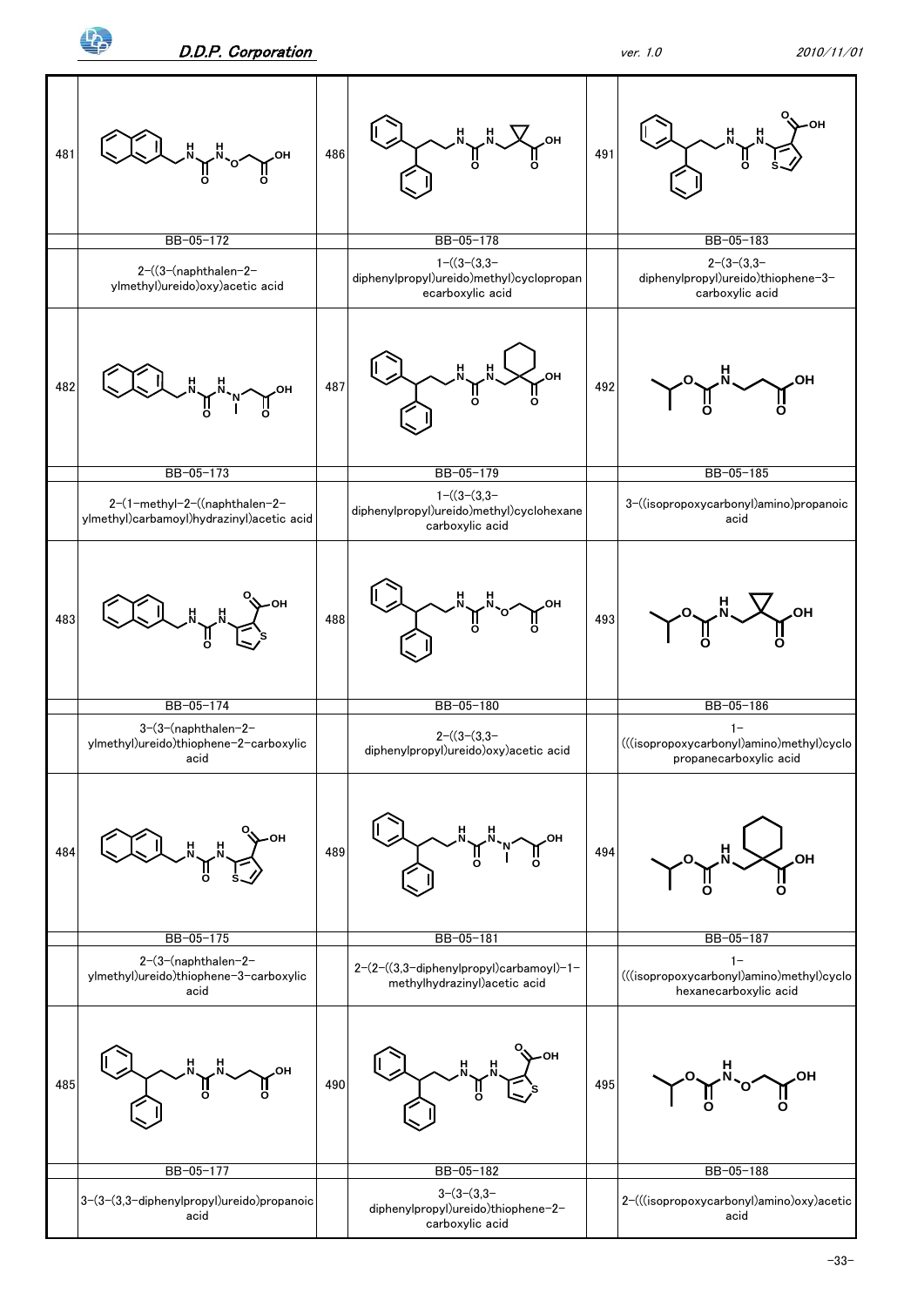![](_page_34_Figure_0.jpeg)

![](_page_34_Figure_3.jpeg)